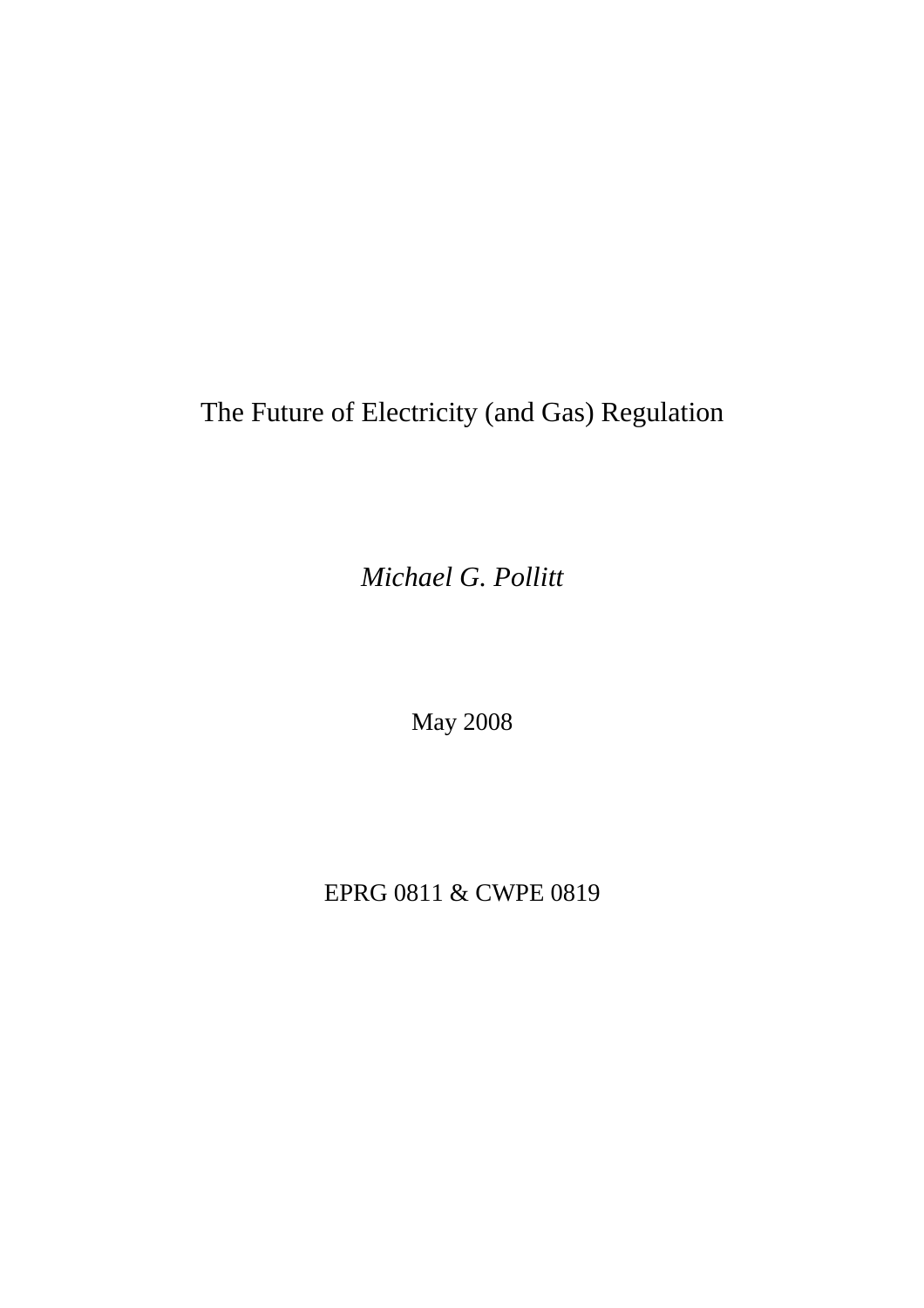### **The Future of Electricity (and Gas) Regulation**

**Michael G. Pollitt**  *ESRC Electricity Policy Research Group and Judge Business School University of Cambridge*  [m.pollitt@jbs.cam.ac.uk](mailto:m.pollitt@jbs.cam.ac.uk)

#### Abstract

This paper discusses whether a new paradigm is necessary for independent economic regulation of electricity (and closely associated natural gas) systems. We begin by summarising the nature of the traditional model of electricity reform and the place of economic regulation within it. Next we outline the drivers for changing the current model of electricity regulation, namely, the maturity of the existing model, the reality of changing circumstances, and the coming of age of climate change concern. We go on to discuss the premises on which a new model of regulation should be based. These are: remembering the successes of the current system of regulation; a new focus on processes not just outcomes; a recognition of the economics of climate change; and the appropriate management of uncertainty. We then highlight the key elements of a new model for regulation: new processes of regulation; new models of competition and the issues raised by a focus on climate change.The paper draws heavily on the experience of the UK, but has direct implications for the rest of the European Union countries and for other countries whose regulatory systems mirror them.

Keywords: independent regulation, electricity, gas. JEL classification: L43, L94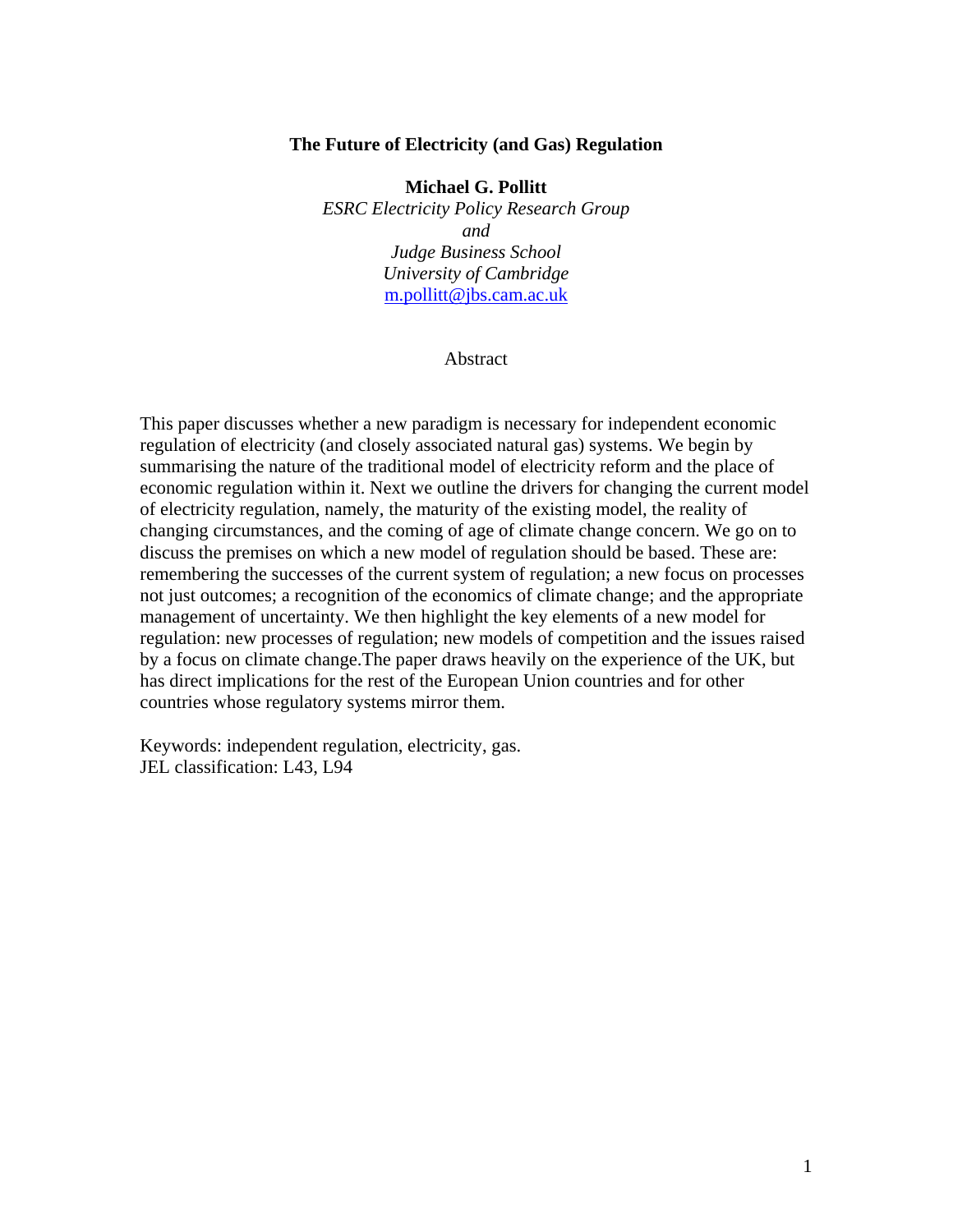### **The Future of Electricity (and Gas) Regulation**

**Michael G. Pollitt[1](#page-2-0)** *ESRC Electricity Policy Research Group and Judge Business School University of Cambridge*  [m.pollitt@jbs.cam.ac.uk](mailto:m.pollitt@jbs.cam.ac.uk)

#### **May 2008**

Electricity markets in the developed world stand at something of a crossroads. Many countries have made some, often substantial, progress with market-based reforms in production and retailing and the introduction of incentive regulation of networks. During the reform period governments have sought to reduce their direct involvement in the electricity sector. Now however rising environmental concern about global warming is beginning to focus minds more clearly on the need for the reduction of carbon dioxide emissions from the electricity sector. The need for substantial decarbonisation of the electricity sector is increasingly recognised and being reflected in economic policy around the world, and particularily with EU countries. $<sup>2</sup>$  $<sup>2</sup>$  $<sup>2</sup>$ </sup>

There has been significant agreement on what constitutes the elements of an electricity reform package (see Jamasb and Pollitt, 2005a). Addressing climate change seriously, however, has the potential for introducing significant divergence in policy choices between countries. This paper will argue that electricity (and, by association, natural gas) regulation in an era of significant climate change concern<sup>[3](#page-2-2)</sup> needs to strengthen the role of competition and market forces as well as to respond to the political pressure for action on decarbonisation of the electricity and heat sectors.

The paper proceeds as follows. First we will discuss the nature of the traditional model of electricity reform and the place of economic regulation within it. Next we will outline the drivers for changing the current model of electricity regulation. Third, we will discuss the premises on which a new model should be based. Fourth, we will outline the key elements of a new model. Lastly we will conclude with lessons for independent regulatory agencies, governments and companies. The paper draws heavily on the experience of the UK, but has direct implications for most other European Union

<span id="page-2-0"></span><sup>&</sup>lt;sup>1</sup> This paper is based on a talk entitled 'Regulating electricity networks in an age of rising real prices' given at the London EPRG/CEEPR conference in September 2007. Comments from that conference and audiences at BERR, SGBI and the University of Cambridge are acknowledged. The author wishes to acknowledge the support and encouragement of Ofgem. The views expressed in the paper are entirely those of the author and should not be taken to be those of Ofgem. The author also wishes to thank Richard Green, Stephen Littlechild, Steve Smith and David Newbery for detailed comments on an earlier draft.

<span id="page-2-1"></span> $2$  Grubb, Jamasb and Pollitt (2008) provides detailed analyses of how current and future policy can achieve this in the context of the UK.

<span id="page-2-2"></span> $3$  Note climate change concern could be relatively greater than or less than actual climate change.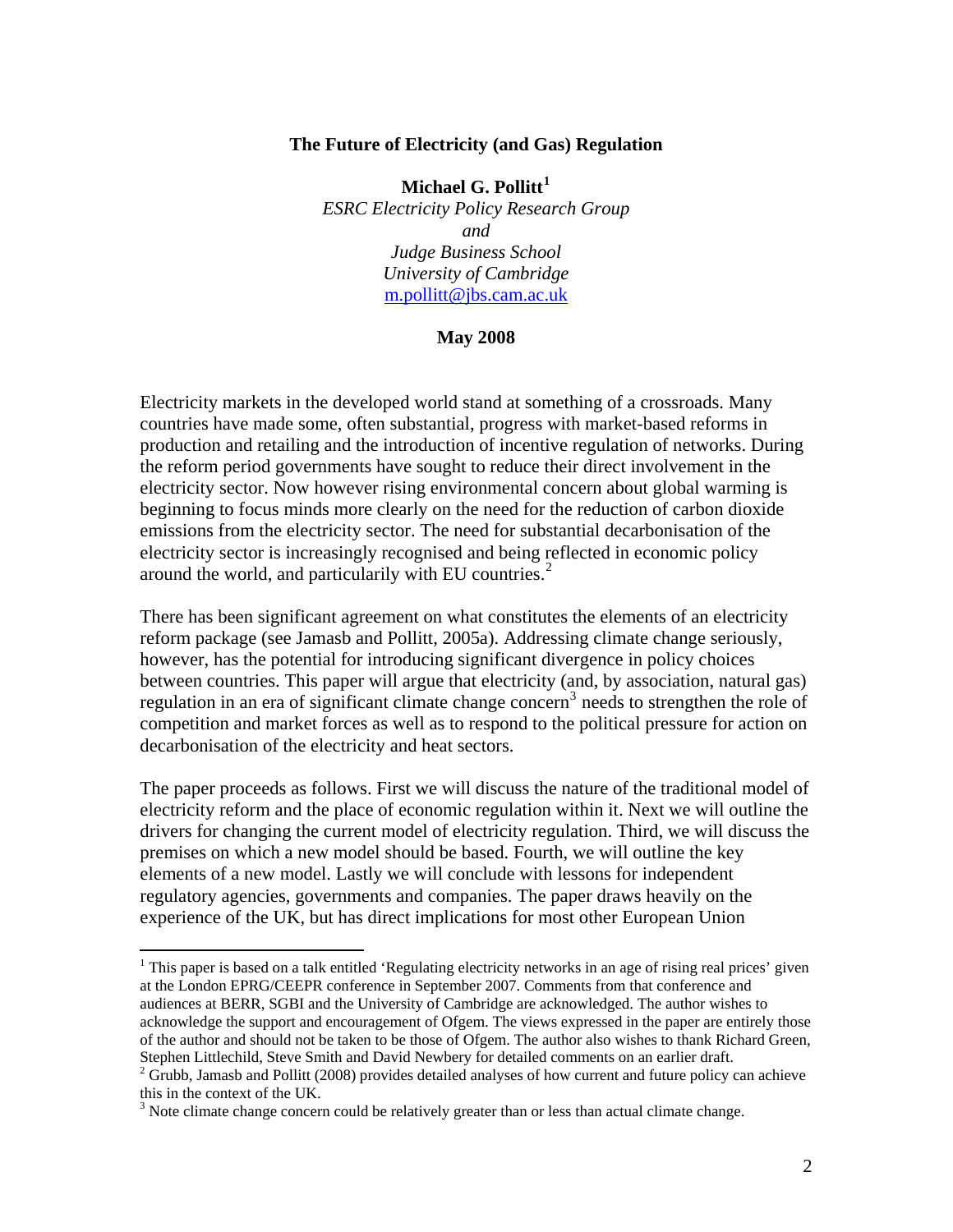countries who operate within the context of EU energy and environment directives aimed at achieving common goals and spreading best practice forms of action and regulation.

# *1. The Traditional Model of Electricity Reform*

The model of electricity reform as it first emerged in Chile (1982), UK (1990) and Norway (1991), and subsequently in many other jurisdictions including Australia and Texas, had four key elements.

- 1. The introduction of a competitive wholesale power market.
- 2. The gradual extension of competition in the retail market.
- 3. The regulation of network services via CPI-X regulation.
- 4. The introduction of additional incentives for quality of service and loss reduction.

The reform model was supported by rules on the separation of generation, transmission, distribution and retail businesses in order to improve third party access to the monopoly networks.

In many jurisdictions reform involved the privatisation and restructuring of state owned monopolies (Pollitt, 1997). In some other jurisdictions with initially private monopolies legislation and voluntary agreements resulted in divestitures of generation assets in order to facilitate competition in the wholesale power market.

Reform was often accompanied by the introduction of an independent regulatory agency, with an arms length relationship to government departments and with statutory duties to promote competition and to set regulated tariffs<sup>[4](#page-3-0)</sup>. This new regulatory agency was usually a specialist in energy regulation and often combined electricity and gas regulation, where gas was available.

To understand the role of such economic regulators it is worth examining the mandate of the Gas and Electricity Markets Authority in the UK. This is the governing board of Ofgem, THE GB energy regulatory agency (see Box  $1)^5$  $1)^5$ .

The legislation governing Ofgem has arisen principally from the Gas Act 1986 and the Electricity Act 1989 which privatized the state owned industries. The duties of Ofgem were modified in the Utilities Act 2000 which introduced, inter alia, the protection of vulnerable customers and the Energy Act 2004 which included provisions about such things as energy security and having regard to best regulatory practice. In addition Ofgem's duties also arise from general competition legislation, namely the Competition Act 1998 and the Enterprise Act 2002, as well as arising from national implementation of European Community directives.

 $\frac{1}{4}$ 

<span id="page-3-1"></span><span id="page-3-0"></span><sup>&</sup>lt;sup>4</sup> See Larsen et al. (2005) on the duties of a sample of European energy regulators.<br><sup>5</sup> The UK consists of Great Britain (GB) and Northern Ireland. Ofgem regulates only the GB market. In the paper we use GB where it is important to indicate that what is discussed only refers to GB and not to Northern Ireland.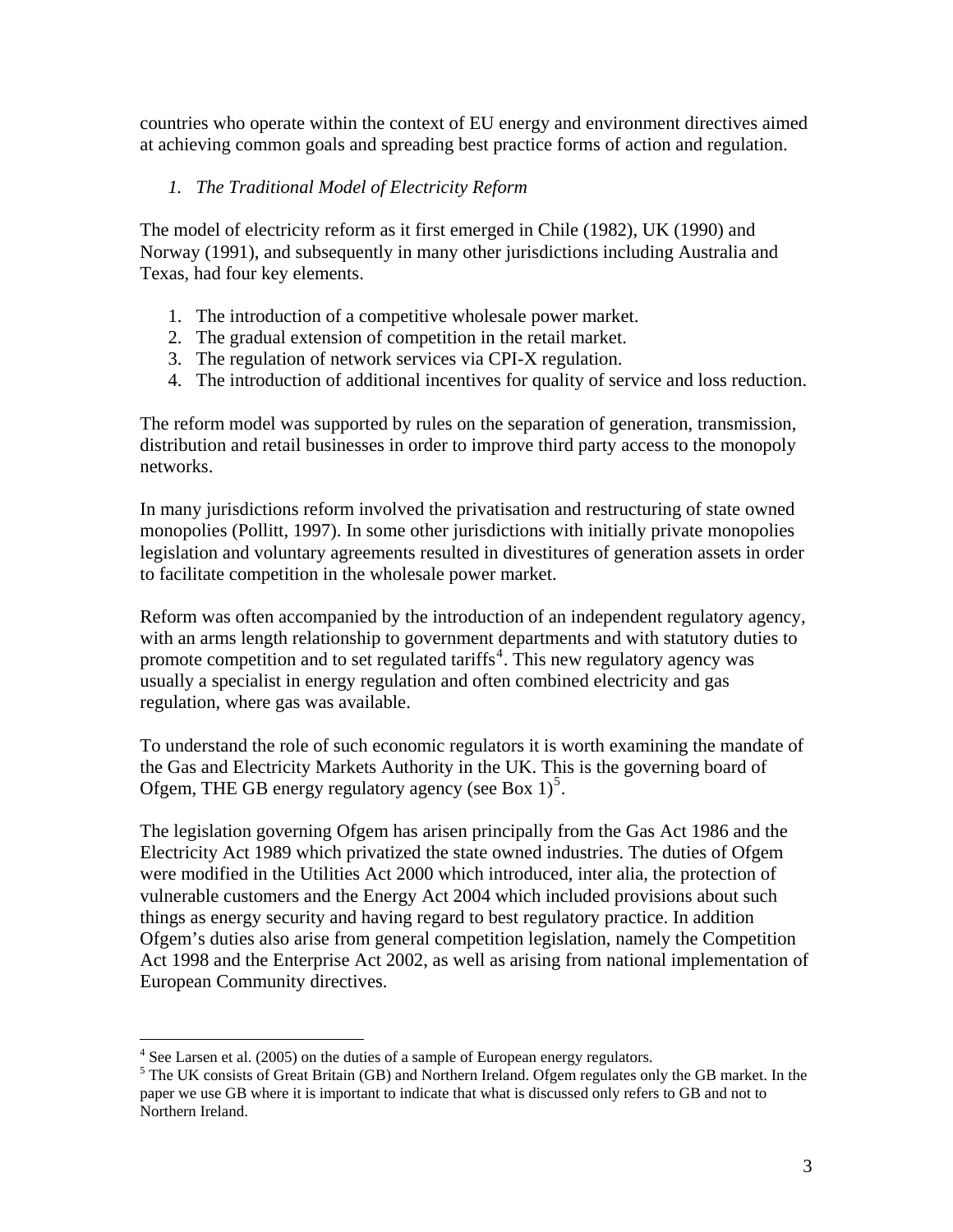# **Box 1: The Mandate of the Gas and Electricity Markets Authority**

The Authority's principal objective when carrying out certain of its functions under each of the Gas Act and the Electricity Act is to protect the interests of consumers, present and future, wherever appropriate by **promoting effective competition** between persons engaged in, or in commercial activities connected with, the shipping, transportation or supply of gas conveyed through pipes, and the generation, transmission, distribution or supply of electricity or the provision or use of electricity interconnectors.

The Authority *must when carrying out those functions have regard to*:

• The need to secure that, so far as it is economical to meet them, all reasonable demands in Great Britain for gas conveyed through pipes are met;

• The need to secure that all reasonable demands for electricity are met;

• The need to secure that licence holders are able to finance the activities which are the subject of obligations on them ; and

• The interests of individuals who are disabled or chronically sick, of pensionable age, with low incomes, or residing in rural areas.

Subject to the above, the Authority is required to *carry out the functions referred to in the manner which it considers is best calculated to*:

• Promote efficiency and economy on the part of those licensed under the relevant Act and the efficient use of gas conveyed through pipes and electricity conveyed by distribution systems or transmission systems;

• Protect the public from dangers arising from the conveyance of gas through pipes or the use of gas conveyed through pipes and from the generation, transmission, distribution or supply of electricity;

• Contribute to the achievement of sustainable development; and

• Secure a diverse and viable long-term energy supply.

In carrying out the functions referred to, the Authority *must also have regard, to:*

• The effect on the environment of activities connected with the conveyance of gas through pipes or with the generation, transmission, distribution or supply of electricity;

• The principles under which regulatory activities should be transparent, accountable, proportionate, consistent and targeted only at cases in which action is needed and any other principles that appear to it to represent the best regulatory practice; and

• Certain statutory guidance on social and environmental matters issued by the Secretary of State.

The Authority has powers under the Competition Act to investigate suspected anti-competitive activity and take action for breaches of the prohibitions in the legislation in respect of the gas and electricity sectors in Great Britain and is a designated National Competition Authority under the EC Modernisation Regulation and therefore part of the European Competition Network. The Authority also has concurrent powers with the Office of Fair Trading in respect of market investigation references to the Competition Commission.

(Source: Ofgem's website) [My italics and bold]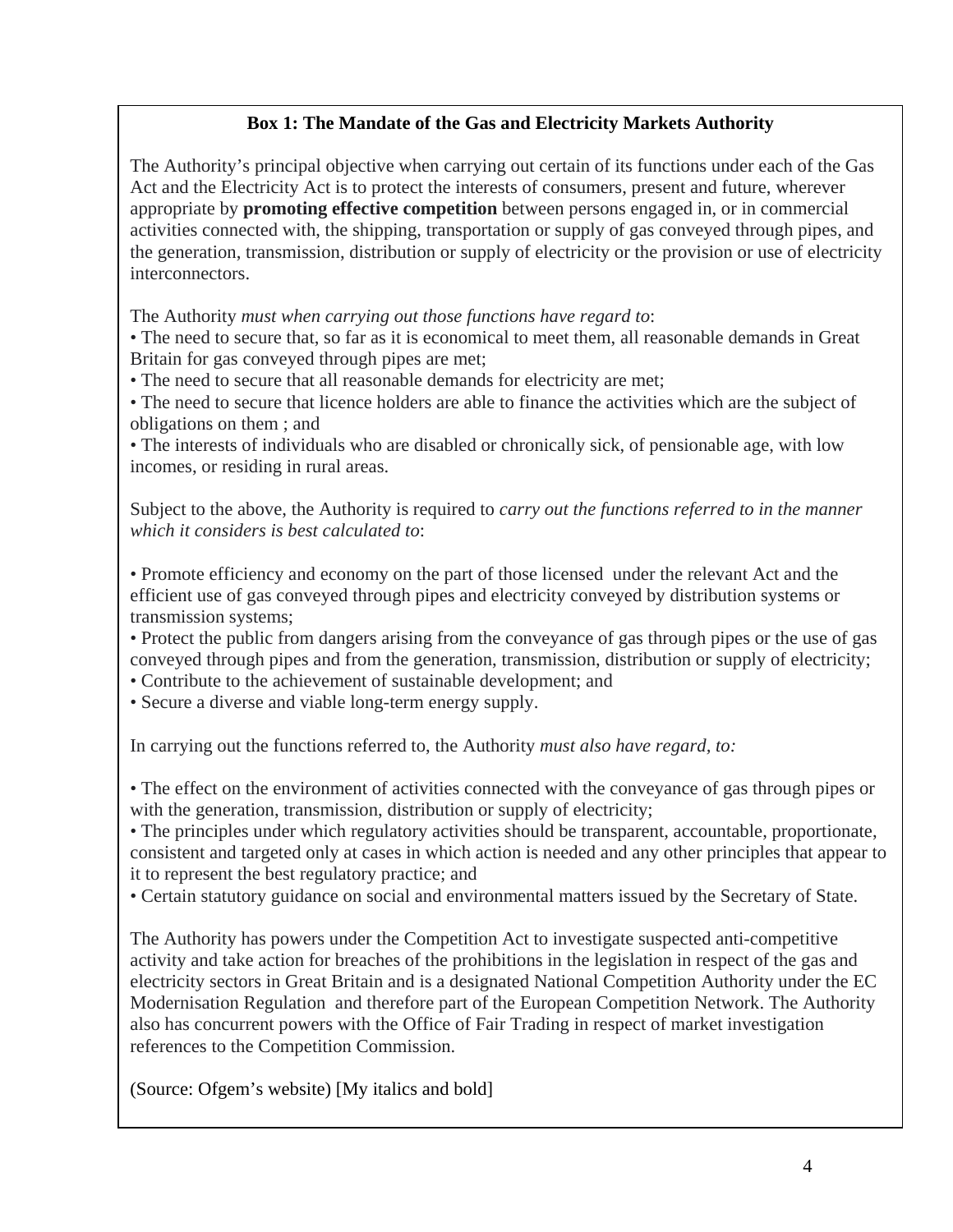Reading the summary in Box 1 suggests that while Ofgem has a principal objective – captured in its current strap-line: 'promoting choice and value for all gas and electricity customers'[6](#page-5-0) , several other elements of economic regulation seem largely tacked on to Ofgem's duties. In particular Ofgem's role in ensuring that climate change objectives for the sector are things that it should *have regard to* rather than objectives. There also a loose requirement to *have regard to* energy security issues. I would want to suggest, that at the very least, Ofgem's mandate with regard to implementing government policy towards climate change in the energy sector is rather vague and that Ofgem's regulatory role in the politically sensitive areas of vulnerable customers, energy security and decarbonisation of the electricity sector is ill-defined and reflects the incremental addition of matters to which it should have regard to. This lack of clarity is reflected in a lack of associated powers in these areas.

Taking Ofgem as an example of a leading independent energy regulator, we take the traditional model of electricity and gas market regulation in the reform period to centrally be aiming at promoting competition and effective monopoly regulation (a perfect complement to competition in generation and retail) with additional concerns *secondary*. This is not to say that many other jurisdictions, especially in Europe and many of the states of the United States, only ever aspired to fully implement the 'traditional' reform model (see Pollitt, 2008 for more expansion of this in a global context).

It is important to evaluate the success of the traditional reform model for its own sake but also to understand what we have learned about the regulation of electricity markets that might be enduring.

I return to the elements of the reform model to offer an assessment of the extent to which they have been achieved in GB, as the prelude to a discussion of what the future might hold for energy regulation.

1.1 Competition in wholesale markets.

The evidence on this is generally very positive. Wholesale power markets can and do work well with potentially large benefits for consumers. In GB the history of wholesale electricity market reform divides into two periods: the initial period up to the late 1990s and the more recent period. The first period was characterized by large efficiency improvements at existing plants, significant new entry but problems of price coordination between incumbents. However robust regulatory action to reduce the market share of incumbents in the price setting part of the generation mix successfully resulted in highly competitive market. Newbery and Pollitt (1997) found that the privatization and restructuring of the CEGB, the former state owned generation and transmission monopoly in England and Wales, resulted in significant welfare gains for society, but that electricity consumers paid higher prices than would have been the case in the absence of privatization (at least until 1996).<sup>[7](#page-5-1)</sup> Evans and Green (2003), looked closely at why

<sup>6</sup> See www.ofgem.gov.uk, accessed on April 11, 2008.

<span id="page-5-1"></span><span id="page-5-0"></span><sup>&</sup>lt;sup>7</sup> Sweeting (2007) confirmed that observed pricing behaviour between 1995 and 2000 was consistent with the existence of tacit collusion.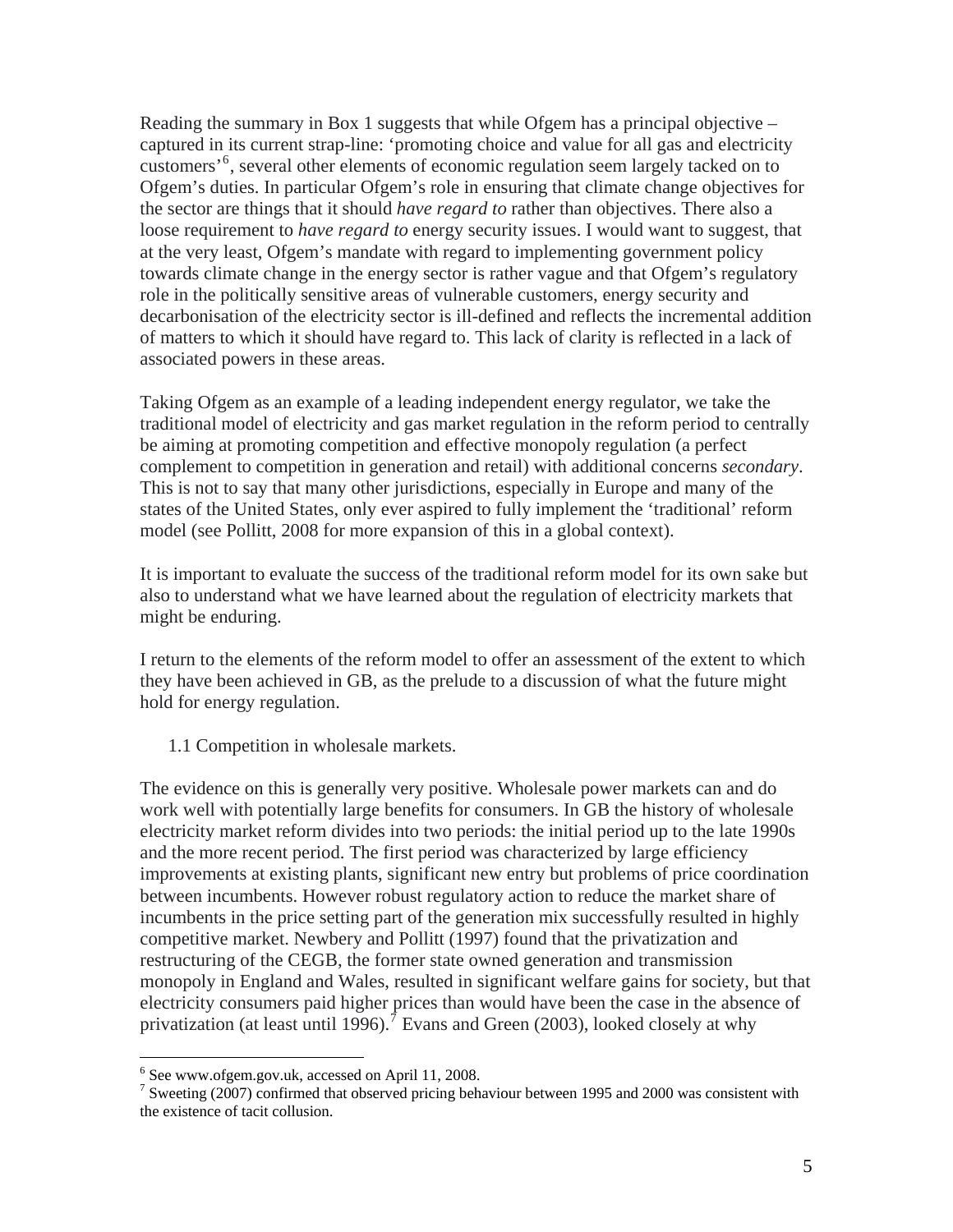electricity prices subsequently came down at the beginning of the second period. They attempt to distinguish the impact of declining concentration in the power market from the introduction of new electricity trading arrangements in 2001, which eliminated the old compulsory power pool and introduced bilateral contracting with a balancing market. They found that it was the declining concentration, which explains the fall in wholesale prices (which was very marked around this period). An important lesson from the UK's experience with addressing the initial problems is that effective regulatory action to reduce incumbent market shares is more important than market design per se. The new trading arrangements (NETA) were expensive at £1 billion but did however result in a much more competitive contract market for power, made gaming in the power market more difficult and did remove capacity payments (which created certainty about the incentives to withhold plant). Now the GB wholesale power market looks very competitive by world standards with 7 major firms competing with one another.<sup>[8](#page-6-0)</sup>

### 1.2 Competition in retail markets.

 $\overline{a}$ 

Retail competition has been very popular with large industrial and commercial customers, who have benefited from the competition in the wholesale market. This phenomenon is observed across the world. Retail competition for household customers has been slower to develop due a combination of initial delays in deregulating the household market (in GB these were due to a desire for an orderly run down of the domestic coal industry which supplied the electricity sector at above market prices), difficulties in obtaining third party access and the transaction costs of switching supplier. Littlechild (2000) argues strongly for the competitive advantages of full retail competition and there has been significant switching in GB, with 47.9% of households having switched from their incumbent by March 2007, 8 years after full deregulation. Gross switching rates continue to be 1-1.5% per month. It is also the case that the average price saving from switching from the incumbent to the cheapest alternative remains around 7%.<sup>[9](#page-6-1)</sup> In addition around 5m customers are on innovative tariffs involving fixed or capped prices or green power, which were not offered prior to the introduction of competition. Wilson and Waddams (2007) examine the rationality of electricity switchers, showing that a significant minority of those who switch have switched to dearer tariffs when they thought they were switching to cheaper ones.<sup>[10](#page-6-2)</sup> This work however does not fundamentally challenge the idea of retail competition so much as to reveal the purchasing mistakes that characterize purchases of all goods in a market economy. Indeed a study of financial services in the UK revealed an average loss per household of £70-700 p.a. via not purchasing the cheapest products (Cook et al., 2002). This is around 1-10 times the upper end of the average benefit from switching to the cheapest electricity and gas supplier. However it is clearly the case that regulatory efforts to encourage efficient switching and price transparency are necessary.

<span id="page-6-0"></span> $8 \text{ Using } 2005 \text{ figures}, \text{Matthes } (2007) \text{ reports a HHI of less than } 1000 \text{ for the Great Britain power market},$ indicating a competitive market. In contrast there is an HHI of 1450 in Germany ('the upper end of a moderately conscentrated market' and over 4000 in the joint France-Belgium-Luxemberg-Netherlands market.

<sup>&</sup>lt;sup>9</sup> See Ofgem (2007a) for details on the state of retail competition in Great Britain.

<span id="page-6-2"></span><span id="page-6-1"></span><sup>&</sup>lt;sup>10</sup> The study also only focuses on electricity only tariffs not dual fuel tariffs and hence misses joint savings for both electricity and gas for dual fuel switchers. This biases the result to an extent that is unclear.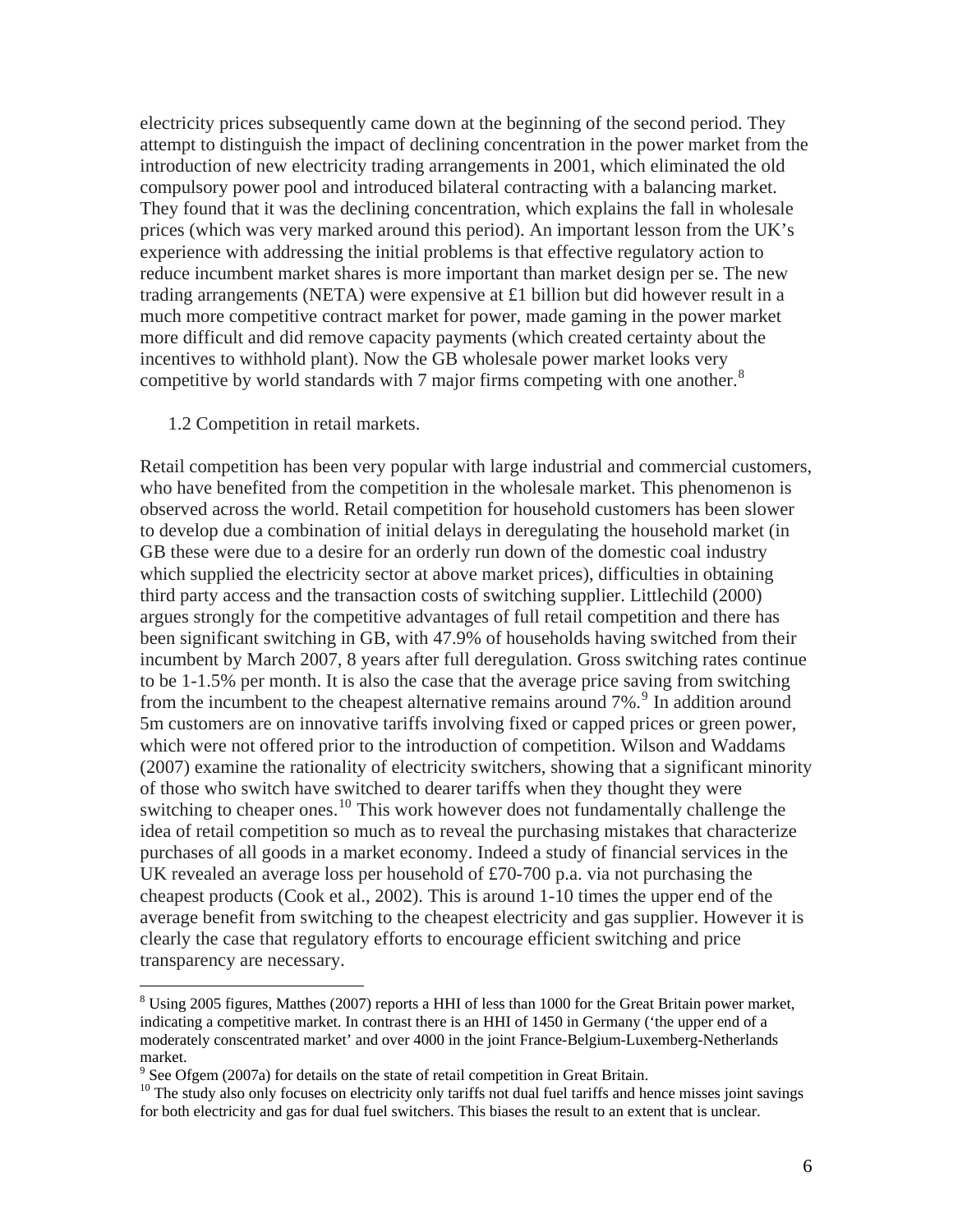### 1.3 Regulation of network services via RPI-X

The introduction of incentive regulation of electricity transmission and distribution networks has been a notable success story for electricity reform. Following Littlechild's seminal report (1983) the UK introduced a system of price cap regulation for all of its privatized natural monopoly industries. This was practically implemented via a regular price control review process. Under this process the revenue requirements of the regulated companies were assessed via the benchmarking of their existing operating and capital costs and the auditing of the their plans for investment going forward. This review involved assessing individual efficiency improvement factors for each firm (X) which were fixed for the period of the next review relative to the retail prices index  $(RPI)^{11}$  $(RPI)^{11}$  $(RPI)^{11}$ . This has the effect of providing strong incentives for cost efficiency and transferring significant shares of the efficiency gains to consumers. In electricity transmission this resulted in prices being reviewed and reset in 1993, 1997, 2001 and 2007 (for five years). In electricity distribution reviews have resulted in prices being reset in 1995, 2000 and 2005 (for five years). Between 1993 and 2005 prices declined by 30% in real terms in electricity transmission and by 50% in real terms in electricity distribution. Domah and Pollitt (2001) show the substantial gains this system of regulation delivered in electricity distribution to 2005, while Newbery and Pollitt (1997) included electricity transmission in their positive assessment of the privatization of the CEGB. In comparison to regimes where rate of return regulation continued, with limited incentives for cost improvement the UK system of monopoly regulation has performed very well (see Hattori et al., 2005 for a comparison of cost improvement in UK and Japanese electricity distribution over the period 1986-2003).

#### 1. 4 Additional incentives for quality of service and losses

 $\overline{a}$ 

The price control review process aimed at determining regulated prices for electricity distribution and transmission has been supplemented by additional incentive schemes to cover other performance metrics of interest. Yu et al. (2007) discuss the operation of quality of service incentives and energy loss reduction incentives in the UK. Quality of service incentives have targeted the number of customer interruptions (CI), average customer minutes lost (CML) as well as certain other quality of service metrics such as the quality of telephone response to customer queries. These incentives have been progressively increased such that companies might receive +/-4% of regulated revenue as a result of over/under performance against its individual quality of service standards. Strong incentives have also been added to incentivise energy loss reduction within distribution networks. As a result average losses across distribution networks in Great Britain have fallen from 7.0% to 6.0% between 2000/01 and 2003/04 (though a significant portion of this may be due to better measurement). Across the world, such incentive payments are generally not incorporated directly into assessments of the relative efficiency of distribution networks, which form the basis of the calculation of

<span id="page-7-0"></span> $11$  See Jamasb and Pollitt (2007) for details of how the system has operated in electricity distribution. In the UK the retail prices index (RPI) was used, in other countries (e.g. the Netherlands) the formula was CPI-X, signifying the use of the closely related consumer price index (CPI).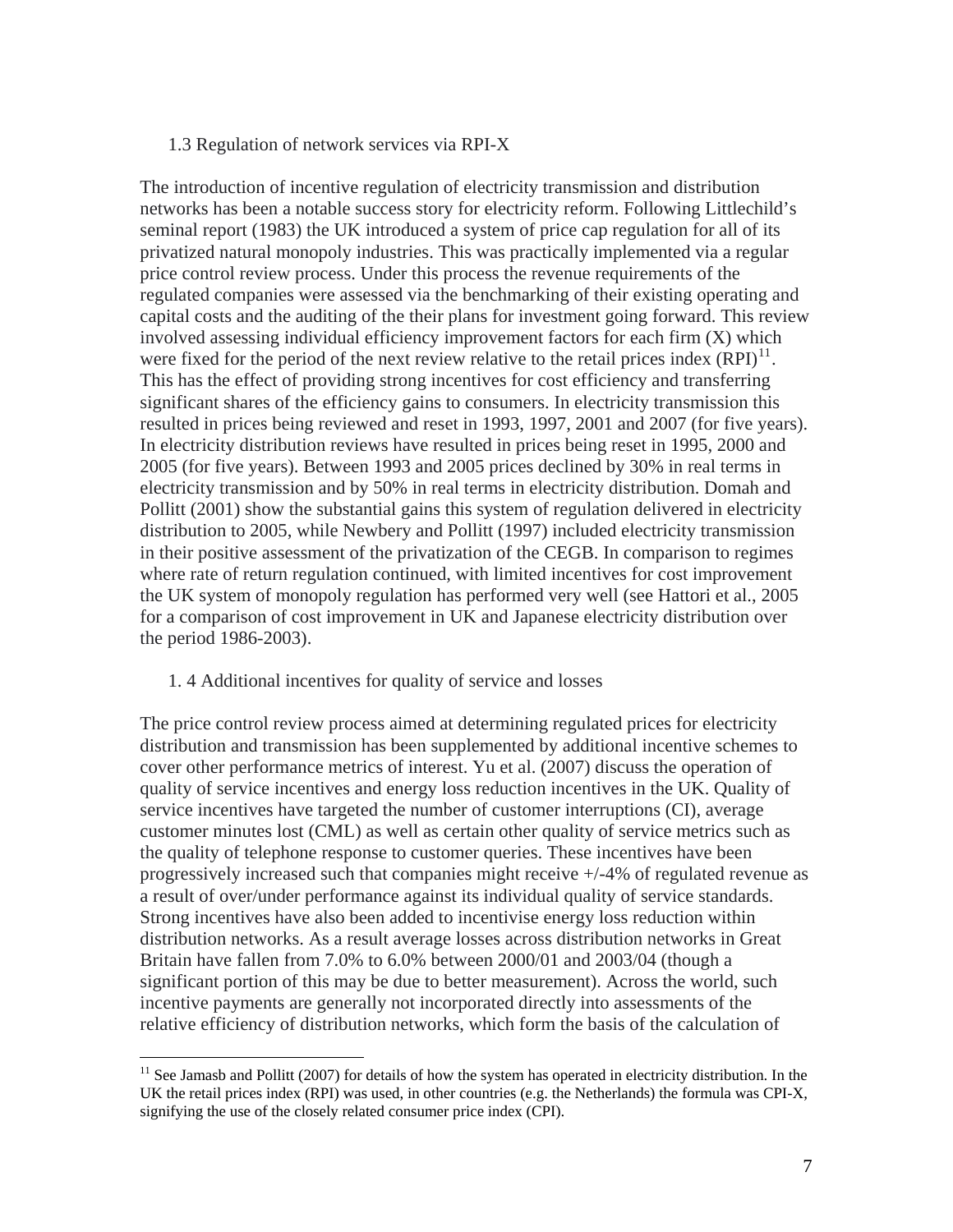individual X factors. Some jurisdictions, notably Norway, have tried to include the value of customer interruptions in the assessment of allowed regulated revenue for distribution companies. A clear conclusion is that such targeted incentives can, if large enough, motivate significant improvements in performance. However it is unclear whether the collection of separately determined individual incentive payments is optimal in aggregate (see Yu et al., 2007, for evidence that this is a problem in the UK). Such a piecemeal approach extends into the area of regulatory incentives to connect distributed generation or private wire networks placed on distribution companies.

## *2. Drivers of change*

 $\overline{a}$ 

I identify three drivers of change for energy regulation in the UK (and hence other deregulated energy markets): the maturity of the existing (traditional) model; the reality of changing circumstances; and finally the coming of age of climate change concern.<sup>[12](#page-8-0)</sup>

2.1 The maturity of the existing model

Ofgem's mandate is to achieve its principal objective by **promoting effective competition.** It is legitimate to ask how would we know if we had established 'effective competition'? And if we had achieved it what are the implications for the existing model of regulation?

Independent sectoral regulatory agencies exist for a purpose. Usually that purpose is related to the idea that the markets they are regulating need special attention that cannot be provided by the general competition authorities, such as the Office of Fair Trading or the Competition Commission in the UK. This special attention is due to the immaturity of the markets being regulated and hence their need for considerable ongoing monitoring and/or the complexity of the assessment of whether the market is competitive and hence the need for specialist staff best organized into a separate regulatory agency.

In terms of its principal objective we have already seen that Ofgem (and its predecessor Offer) has witnessed notable success. The wholesale market was substantially competitive by 2001 when the market shares of the leading companies had been reduced by divestiture. Incentive regulation and tough reallocation of costs between distribution and retail had ensured that there was a level playing field in retail competition between incumbent retailers and new entrants, such that the residential switching rates in GB are among the highest in the world (see Littlechild, 2006).

In terms of promoting the efficiency of network companies, real prices fell in all the price review periods up to 2005. There was also significant convergence in costs observed between electricity distribution companies.

<span id="page-8-0"></span> $12$  Helm (2005) in his review of UK energy policy suggests the need to replace existing generating capacity, the low carbon economy and the volatility of world energy commodity markets as giving rise to the need for a 'new' energy policy.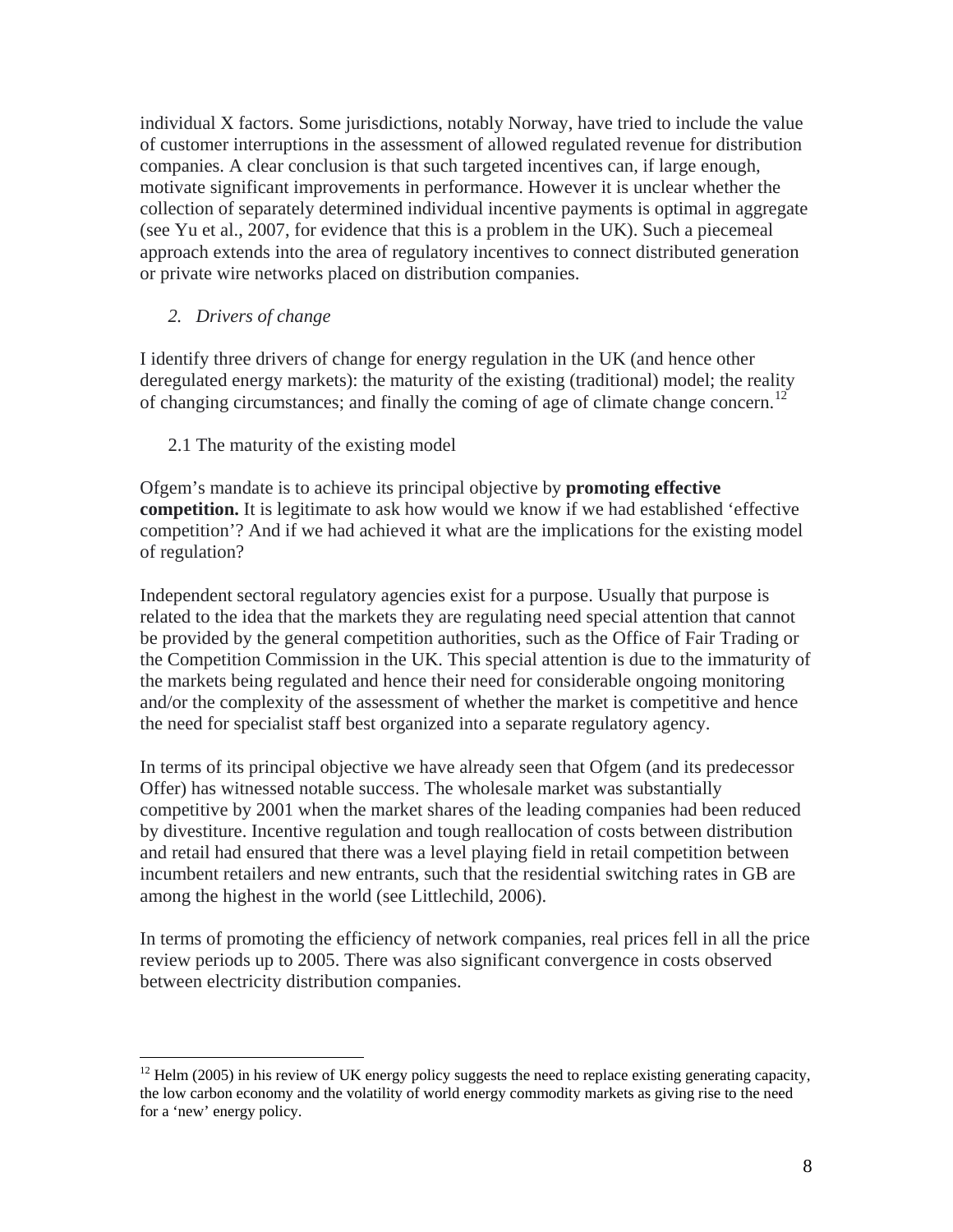We suggest that scope for Ofgem's efforts to impact prices by promoting competition and incentivising efficiency in electricity (and gas) supply further is now limited by the achievement of de-concentration in generation asset ownership and significant price convergence between suppliers and by the elimination of initially high levels of inefficiency in network companies. This is not to say that incumbents have not got considerable scope to lose more market share in the household sector but that this trend is now well established (3% per year since 2002).

There may also be specific issues associated with gas distribution in the UK, where the recent breakup and sale of National Grid's former monopoly seems to be resulting in significant efficiency improvements.<sup>[13](#page-9-0)</sup> This suggests that gas distribution's former structure was inefficient and that introducing comparative competition between regional monopolies, as was already the case in electricity, will yield significant improvements. It remains to be seen how long these efficiency gains will take to be realized, especially within National Grid's remaining four gas distribution areas, now that the scope for efficiency savings has been revealed by the new operators of the divested regions.

## 2.2 The Reality of Changing Circumstances

 $\overline{a}$ 

If the traditional model has had significant success in achieving its mandate, it is also the case that the environment in which it is being practiced is changing.

The most visible sign of this is seen in the outcomes of the most recent price control reviews that Ofgem has carried out. Three of the four most recent reviews have resulted in significant projected rises in capital expenditure compared with the previous price control review period. While rising capital investment is not new its impact in driving prices up overall is new.

<span id="page-9-0"></span><sup>&</sup>lt;sup>13</sup> National Grid gas distribution was reorganised into 8 regions. 4 of these were sold off in 2005, two to a consortium led by Scottish and Southern Energy, one to a consortium including United Utilities and one to a consortium led by Macquarie Bank.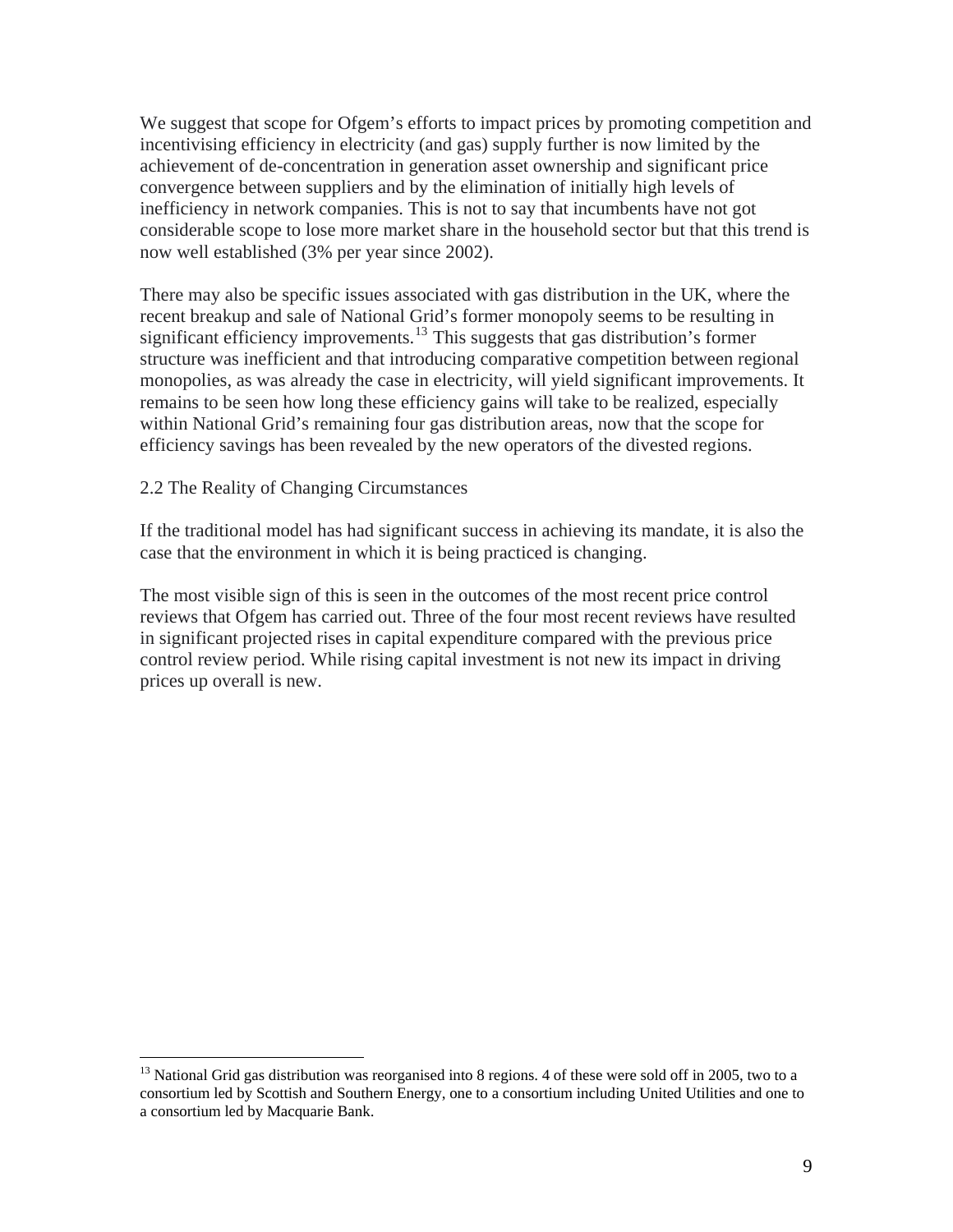|                                           | Latest Price<br>Control<br><b>Review Periodprice</b><br>Dates | $\overline{P}O$<br>$+$ implies<br><i>increase</i> ) | RPI-X formulalncrease in<br>after first year investment<br>of price<br>control | over previous<br>price review |
|-------------------------------------------|---------------------------------------------------------------|-----------------------------------------------------|--------------------------------------------------------------------------------|-------------------------------|
| <b>Electricity</b><br><b>Distribution</b> | 2005-10                                                       | $+1.3%$                                             | $RPI-0$                                                                        | $+48%$                        |
| <b>Electricity</b><br><b>Transmission</b> | 2007-12                                                       | $+4\%$                                              | $RPI+2$                                                                        | $+125%$                       |
| Gas<br><b>Transmission</b>                | 2007-12                                                       | $+17%$                                              | $RPI-0$                                                                        | $-7\%*$                       |
| Gas<br><b>Distribution</b>                | 2008-13                                                       | $+3.5%$                                             | $RPI+1.1%$                                                                     | $+30%$                        |

Table 1: Rising Investment Requirements in Recent Price Reviews

\*This fall is relative to a rapid rise in gas distribution investment towards the end of the previous five years.

The P0 adjustments indicate a rise in price in the first year of all of the above price control periods. The RPI-X formulae give the price adjustments in each of the subsequent four years of the five-year price control period. In electricity distribution and transmission higher real prices have occurred because operating efficiency savings (which continue but at a slower rate than previously) are not sufficient to offset the effects of the extra capital expenditure on overall revenue requirements.<sup>[14](#page-10-0)</sup> This situation reflects the fact that the ability for 'asset sweating' is much reduced relative to the early post-reform years. There are significant methodological issues with the ability of efficiency analysis to detect significant operating cost and capital cost inefficiencies when the underlying differences in inefficiencies between the firms are small. Doubtless improvements in the size of the datasets used for efficiency analysis, via the inclusion of international and panel data would help, but would not necessarily address the issue of the declining economic significance of measured efficiency differences and the unreliability of the methods applied to them (see Pollitt, 2005).

In terms of electricity distribution and transmission a significant part of the increase in capital expenditure is driven by low carbon investment, much of it not incentivised under the renewables support scheme (Renewables Obligations Certificates or ROCs) or the European Emissions Trading Scheme. For electricity distribution this amounts to £500m over the price control period (or around 25% of the increase) and for electricity

<span id="page-10-0"></span> $14$  For reference in GB, around 28% of the final price for electricity is for network services and 72% for generation and retailing costs (excluding taxes); in gas the network charges make up less than 20% of the final price of gas.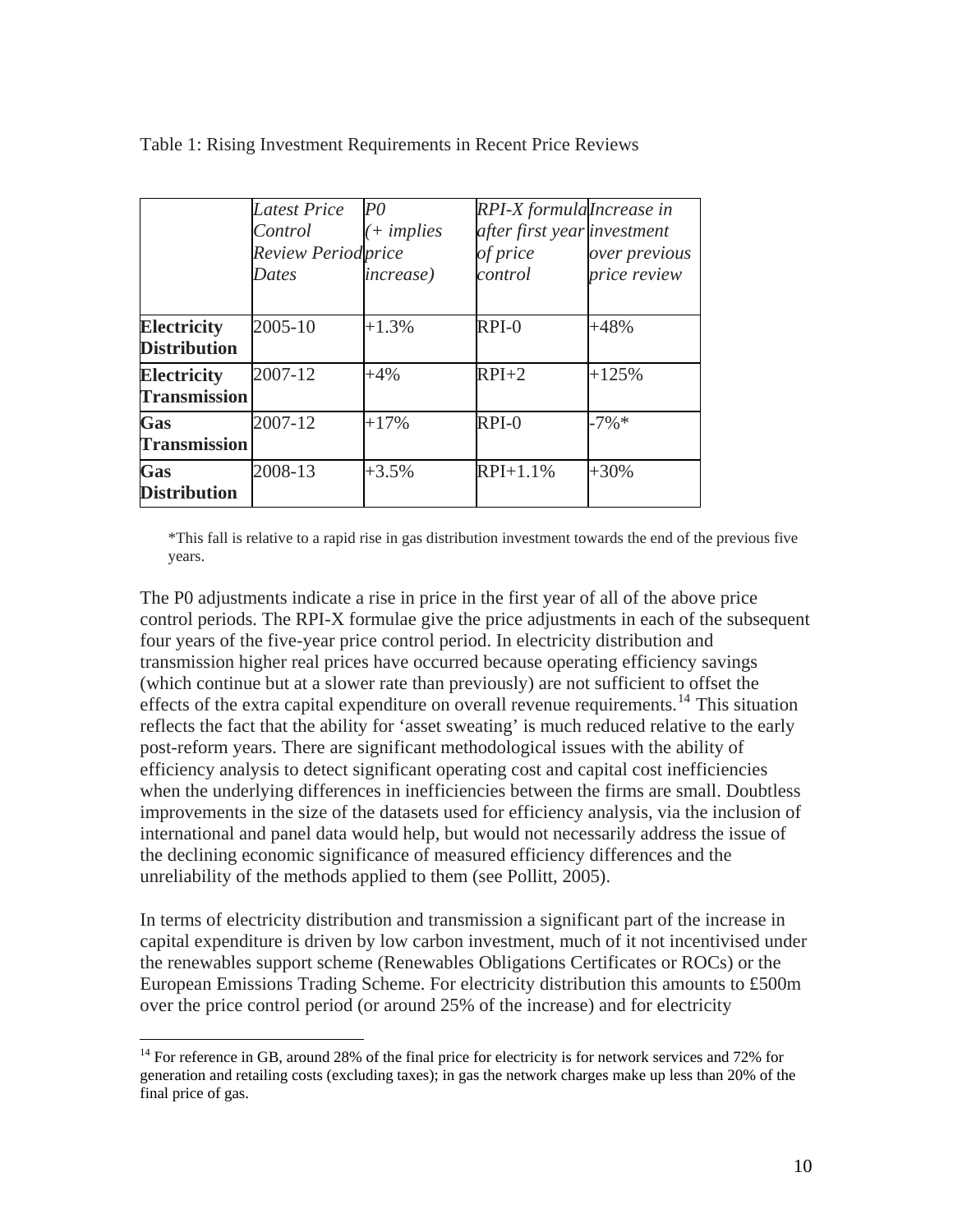transmission there has been a separate allowance for £500m for renewable generation support in Scotland (under the Transmission Investment for Renewable Generation (TIRG) scheme) and scope for more if more renewable generation is connected.

If we assume that extra climate change inspired investment in GB is £200m per annum, by 2012 the price of distribution and transmission services might be 5% higher as a result of this extra expenditure.

More important in volume terms is the amount of investment required to renew and upgrade the existing network. Electricity transmission and distribution investment peaked in real terms in the late 1960s, this means rising and expensive replacement investment in the current price control period and this trend seems set to continue. Ensuring efficient reinvestment in electricity networks is therefore much more of a priority than it was in the early years following the initial reforms because capital expenditure is a more significant share of total expenditure on networks than it was in the past (see Pollitt, 2005).

Rising commodity prices for gas and coal have contributed to substantial price rises for wholesale power since 2003 in GB. While our analysis of the trend in network services costs suggests these are going to rise in real terms, we have already seen substantial rises in wholesale power costs and in customer bills. Between March 2003 and September 2006, when prices peaked, the average household electricity and gas bill rose by £370 to £881. This contrasts with consistent falls in electricity and gas bills from 1995 to 2003. Such a large rise in the annual fuel bill has raised political questions and led to a significant increase in fuel poverty, defined as households which spend more than 10% of their income on fuel (primarily gas, but also electricity) to maintain a satisfactory heating level. From a low of 1.2 million the number of households defined as fuel poor rose to 1.5 million in 2005 (7% of all households) as energy prices rose (BERR, 2007a, p.10).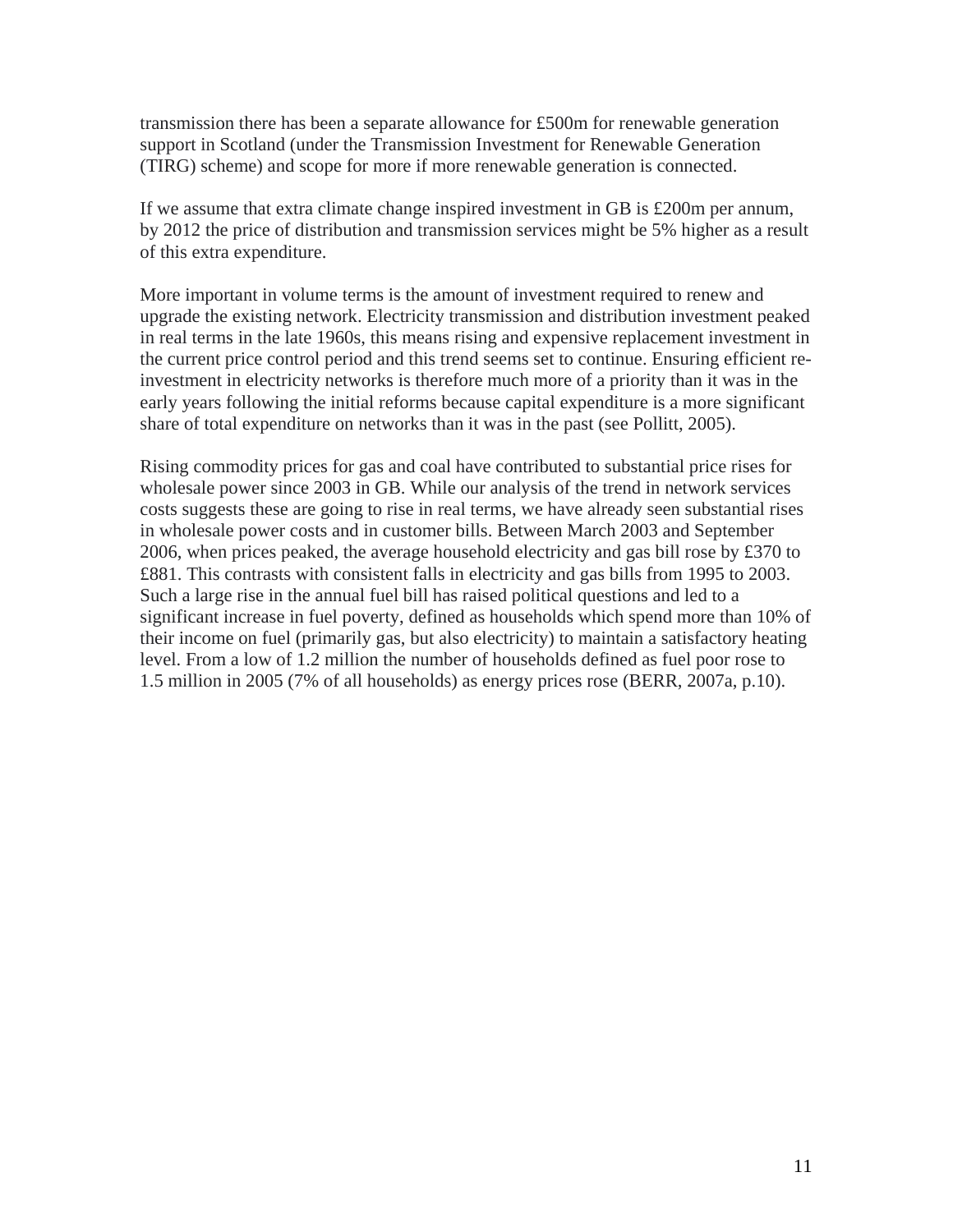## **Figure 1:**



## Number of households in fuel poverty in the UK, 1996 - 2005

 $\overline{a}$ 

While recent rises in electricity and gas bills are driven by supply and demand in fossil fuel commodity markets, the impact of environmental factors on the final price of electricity is increasing.

In 2006 around 6% of the price of electricity was related to supporting renewable low carbon generation (in spite of this only being 3.4% of electricity production in the UK, excluding hydro). This seems set to rise substantially. In addition the final price is influenced by the price of permits for CO2 in the EU Emissions Trading System.

# 2.3 The Coming of Age of Climate Change Concern

So far the impact of climate change policies on electricity prices and the operation of electricity markets has been modest in the UK. Even by 2012 - the end of the current trading period of the European Emissions Trading System - the likely impact on electricity prices in the UK will be 10-15% on the basis of a continuation of existing policies.<sup>[15](#page-12-0)</sup> The impact on the operation of the wholesale power market is also likely to be modest: all new large power stations will be CCGT with no nuclear, clean coal or carbon capture and storage (CCS) enabled plants likely to be on line by then. Wind generation is currently being built at a modest rate. Even though the requirements under the

Source: BERR (2007a, p.9)

<span id="page-12-0"></span><sup>&</sup>lt;sup>15</sup> The share of renewables in total electricity supply is unlikely to be more than 6% at current trends. If this is assumed be at a cost of double the average cost of non-renewable generation (and current large hydro ignored – slightly over 1% of generation), this adds say 5% to the price. An EU ETS price of 20 euros per tonne of CO2, leads to around a 10% rise in electricity prices in the UK above baseline (see Carbon Trust, 2004).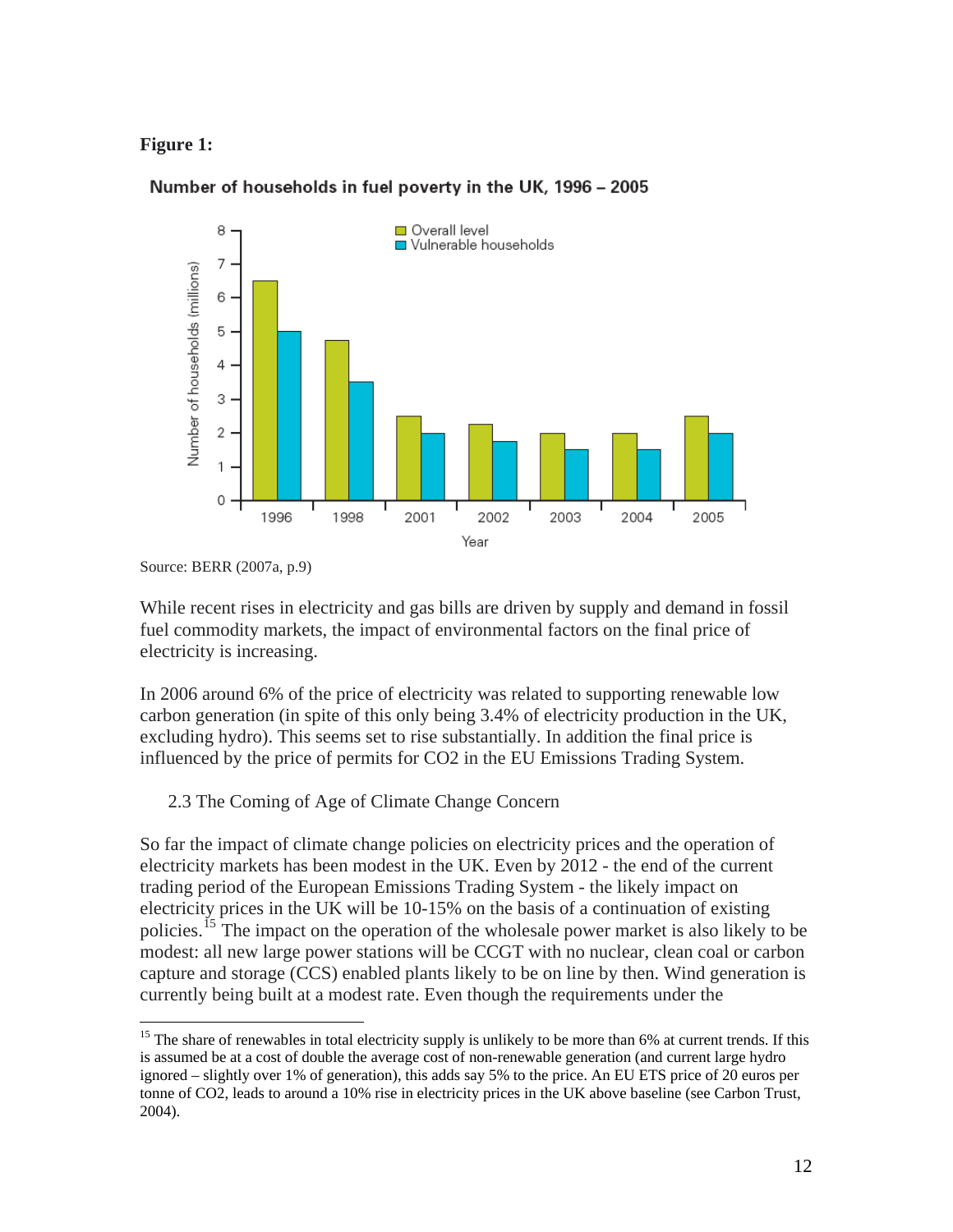Renewables Obligation Certificate (ROC) Scheme are that around 12% of electricity be produced from renewables by 2012, it seems very unlikely that this target can be met. In 2007 less wind capacity was added in the UK than in 2006 and this figure was less than 1% of total installed capacity on the system.<sup>[16](#page-13-0)</sup>

However climate change concern is increasing. The influential Stern Review, published in 2006, has contributed to a strengthening of government policy and government attitudes in the UK. The Stern Review carefully discussed the value of doing something about climate change and reached the clear conclusion that significant expenditure of the order of 1% of GDP was justified by the economic value of avoiding the risk of significant climate change. This expenditure should be spent to achieve a CO2 emissions reduction of at least 60% on 1990 levels by 2050. 1% of GDP in the case of the UK is of the order £13bn in 2007. The electricity sector is capable of reducing its emissions by 80% by 2050 (Elders et al., 2006). Assuming other sectors collectively were to keep their emissions constant at no extra cost (which would be a good baseline performance) an 80% de-carbonisation of the electricity sector would reduce total emissions by 20% by 2050. This suggests that extra expenditure in the electricity supply industry of say  $\pounds 4$ bn p.a. (i.e. one third of the total extra expenditure) might be justified to meet climate change emissions reduction targets by 2050. Currently the actual amount of expenditure might be of the order of  $\text{\textsterling}1bn^{17}$  $\text{\textsterling}1bn^{17}$  $\text{\textsterling}1bn^{17}$  (extra spending on renewables and networks), thus giving room for a significant increase.<sup>[18](#page-13-2)</sup>

The Stern review has informed the Climate Change Bill (2007) which establishes the Office of Climate Change. This Office is charged with setting 5-year greenhouse gas emissions targets for the UK (-20% by 2020 and –60% by 2050) and ensuring that these are achieved. A raft of policies have been announced: including the phasing out of filament light bulbs by 2011, the requirement for all new homes to be zero emission by 2016 and the tendering process for a large scale demonstration CCS power plant and the commencement of a design approval process for a new generation of nuclear power plants. In addition the government is looking at a proposal to create a tidal barrage across the Severn Estuary, which would generate 5% of total electricity demand.<sup>[19](#page-13-3)</sup> Meanwhile the European Union has announced a 20% reduction in CO2 and a target of 20% of all energy coming from renewable sources (this could be 35% for electricity), though the

<sup>&</sup>lt;sup>16</sup> See Ofgem (2007b).

<span id="page-13-1"></span><span id="page-13-0"></span> $17$  This figure should include the extra expenditure on supporting renewables (currently around £500m), research and development (less than  $£100m$ ) and on networks (say  $£100m$ ) induced by climate change. The price impact of the EUETS represents a transfer from consumers to producers to reflect the carbon externality should not to be included, though the fuel switching that it induces does impose real costs (say £200m) but these are a relatively small fraction of the headline impact (which might be of the order of  $£2bn)$ .

<span id="page-13-2"></span><sup>&</sup>lt;sup>18</sup> Imagining how to spend this insurance money is quite easy. Elders et al. (2006) suggest that wind capacity alone in GB could be 60 GW by 2050 and generate up to 50% of our electricity. At a subsidy rate of £1500 per kW, this requires expenditure of £90 bn, which is £3bn over 30 years! Of course we might expect the required subsidy rate to fall due to learning and the economy to grow raising the available subsidy (which is a constant percentage of GDP).

<span id="page-13-3"></span><sup>&</sup>lt;sup>19</sup> See BERR (2007b).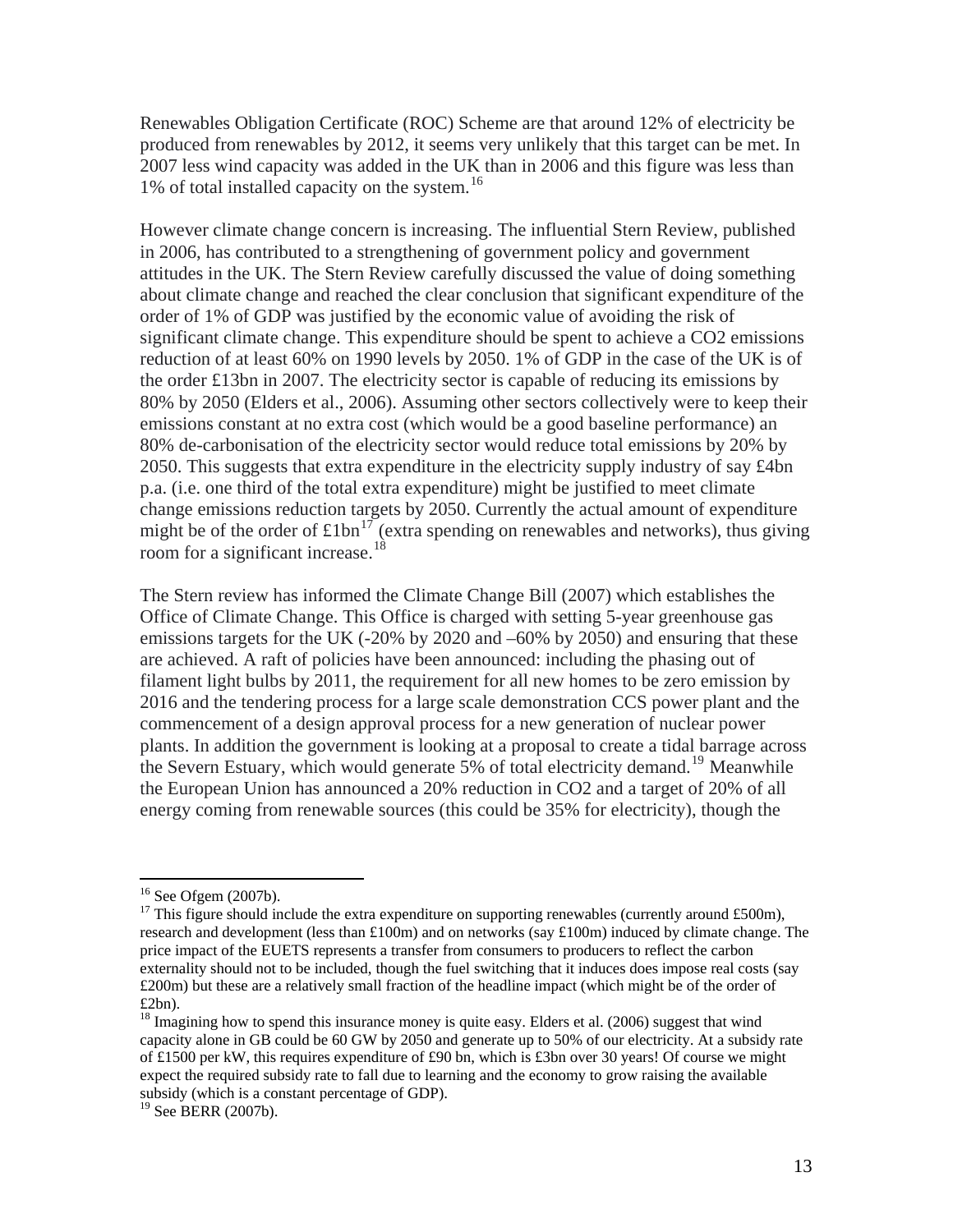targets vary across countries.<sup>[20](#page-14-0)</sup> The second trading period of the EU ETS began on 1 January 2008 with much lower quotas than in the first period and significantly higher prices for CO2 permits. At the municipal level, some local authorities have announced their own CO2 reduction targets. In some cases these have been more ambitious than national targets. For instance the Mayor of London has announced a commitment to 60% reduction in CO2 from London by  $2025.^{21}$  $2025.^{21}$  $2025.^{21}$ 

The cumulative impact of these policies on the electricity market looks likely to be significant. There is likely to be pressure to build significantly more renewable generation capacity than in the past and for this to run on the system to save CO2. The impact of this on the operation of the wholesale market is potentially very significant. Large amounts of high fixed capital cost – low running cost plant creates price volatility in the balancing market and exposes un-hedged players to significant risks. This is in contrast to the benign effect of the entry of combined cycle gas turbine (CCGT) plants into the wholesale power market in the 1990s. CCGTs could be built quickly in response to market conditions, they were straightforward to finance and could be invested in on a merchant basis. One could argue that it was CCGT technology, which facilitated the emergence of a competitive market in the 1990s. Systems where hydro power was the price setting plant often had to accommodate wholesale price volatility (which they did in Norway and in New Zealand) or to employ a system of cost-based bidding in the power pool which they did in Chile. However such instability in hydro systems is seasonal rather than intra-day. It is possible that a deregulated market can accommodate the volatility introduced by renewables into pricing but it will require much more flexibility in demand side management (such as residential smart metering to control domestic loads).

The new low carbon electricity market envisaged by policy makers is still some way off. In the UK 9.2 GW of Wind Capacity (more than 3 times the current installed capacity) is in the planning process, awaiting approval from local planning authorities.<sup>[22](#page-14-2)</sup> Such wind capacity will also require significant upgrading of the national transmission grid (which also requires local planning permission). Approval of the design of new nuclear power plants is only the start of the process of actually building a new nuclear power plant. It seems unlikely that a new plant will open for 10 years (5 years for approval, followed by 5 years to build). Carbon Capture and Storage is progressing with a demonstration plant competition underway in the UK and may yet prove to be highly significant, especially as a medium term solution.<sup>[23](#page-14-3)</sup> However its true costs (particularly per tonne of CO2 actually captured) remain to be established in a real power station and its public acceptability (as a technological fix) is largely unknown, due to ignorance of how it works (see Reiner, 2008). Much is made of the scope for demand side reductions in energy use, with low

<span id="page-14-0"></span><sup>&</sup>lt;sup>20</sup> See EU Commission (2008, p.41), which sets a draft target of 15% of final energy consumption in the UK coming from renewable sources. As electricity is less than 20% of *final* energy consumption, even if other sectors managed to achieve a highly ambitious 10% renewables target, electricity would be required to acheive around a 35% renewable share to meet the overall target (see DUKES Table 1.1.5). If biofuels for transport do not materialise then the figure could be much higher for electricity (say 47%).<br><sup>21</sup> Greater London Authority (2007).

<span id="page-14-3"></span><span id="page-14-2"></span><span id="page-14-1"></span><sup>22</sup> [http://www.bwea.com/ukwed/planning.asp.](http://www.bwea.com/ukwed/planning.asp) Accessed 8th March 2008.<br>
<sup>23</sup> <http://www.berr.gov.uk/energy/sources/sustainable/carbon-abatement-tech/ccs-demo/page40961.html>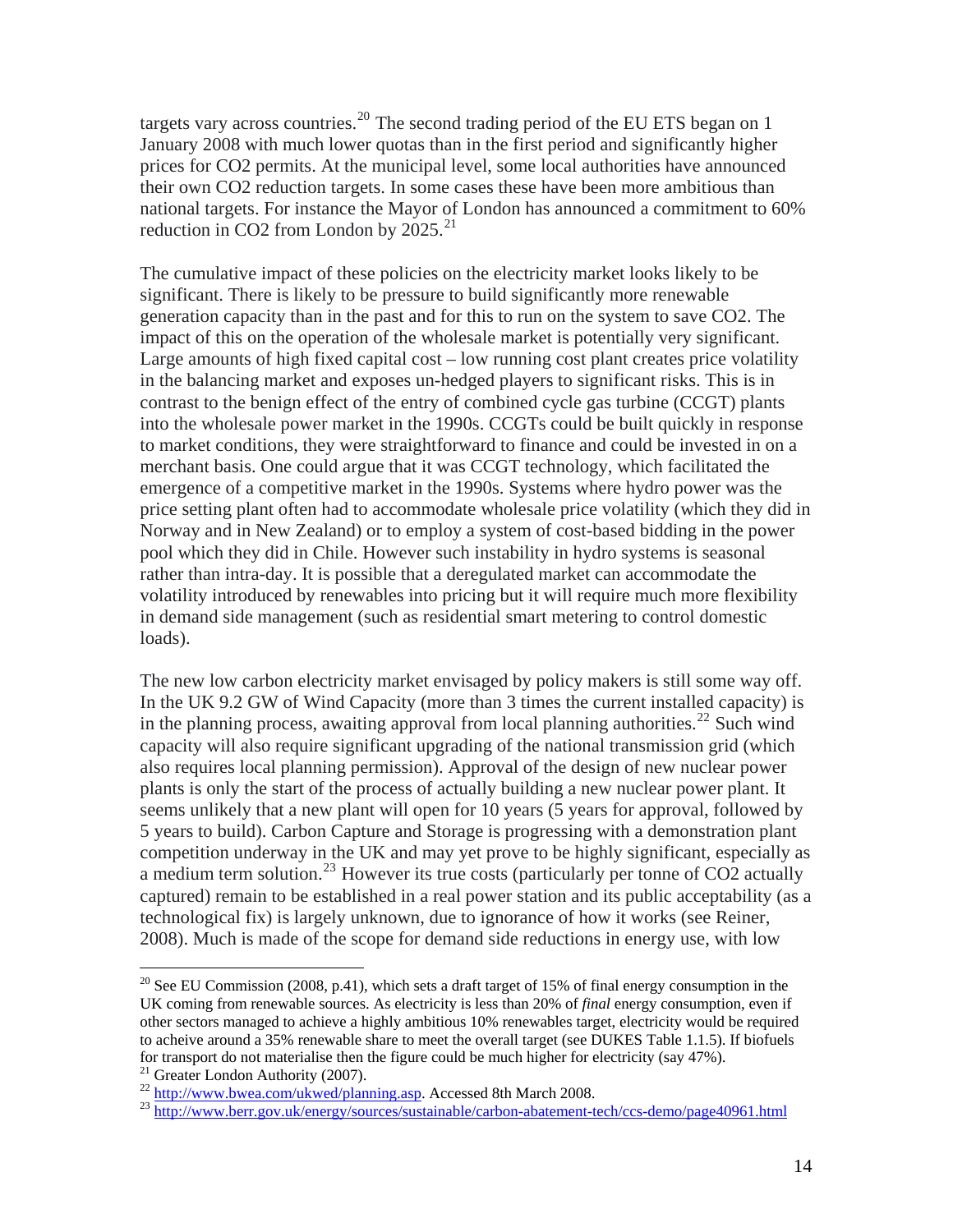energy lightbulbs and smart metering clearly being targeted by government policy. However the significant behavioral change required will test public commitment to climate change policy. Zero carbon new homes will be a significant driver of change in terms proving of new technologies but the market for retrofitting existing homes with micro-generation sources or connection to district heating networks (which would significantly save on emissions from heating and electricity) has yet to established, but the theoretical potential is significant.<sup>[24](#page-15-0)</sup>

The UK, like many other countries, has been through a period of significant uncertainty with respect to climate change policy. However there are now a number of significant commitments making progress into law. In particular a commitment to firm CO2 reduction targets and carbon budgeting, to be overseen by the Office of Climate Change<sup>[25](#page-15-1)</sup>. This is the context that will shape much of the investment that will go into the electricity sector in the years to 2020 and beyond. Much uncertainty about the detailed content of policy remains but the general direction seems clear. It is also clear that the climate change related component of prices for energy will have to rise significantly.<sup>[26](#page-15-2)</sup>

Of course it is still possible that we will see a retreat from these policy commitments, but that seems increasingly unlikely, especially in the context of EU wide agreements. This is because the reality of actual climate change and its effects on both the UK and on other countries seems likely only to intensify political pressure for action in the domestic electricity sector.

I think it is not going too far to suggest that the above three points constitute a strong case for saying that we need a substantial reexamination of the model of electricity regulation that has been so successful in the UK from 1991 to 2007. Climate change concern and its associated policy implications are so major that it would irresponsible not to ask whether our current regulatory model is fit for policy. This is because the current model existed in a world where the focus was on exploiting the efficiency gains that could be had from introducing competition, primarily facilitated by natural gas fired power stations in generation, and where independent regulators could deliver high values of X within price reviews from inefficient monopoly network owners via incentive regulation. Indeed Helm (2005) argues that the years since 1990 represent an unusual period of withdrawl of active political interest in the energy sector and that renewed political oversight and interference is now likely. Climate change will necessitate substantial institutional change in order to deliver a significant change in the carbon dioxide produced by the electricity sector. Of course it is not just regulation that is potentially at stake but also the ownership of electricity assets and the nature of how markets are organized in the electricity sector.

*3. Premises of a new regulatory model* 

<span id="page-15-0"></span> $^{24}$  A recent report (Wiltshire, 2006) established the theoretical potential for combined heat and power for commercial and residential buildings at 21.5 GWe at a 6% discount rate, dropping to less than 1 GW at a 9% discount rate.

<span id="page-15-1"></span> $^{25}$  www.occ.gov.uk

<span id="page-15-2"></span><sup>&</sup>lt;sup>26</sup> In order to correctly reflect the damage of CO2, Hope and Newbery (2007) suggest high and rising prices per tonne of CO2, which would currently imply a price in excess of \$40 per tonne or perhaps twice the current price in the EU ETS. This would perhaps raise electricity prices by another 10%.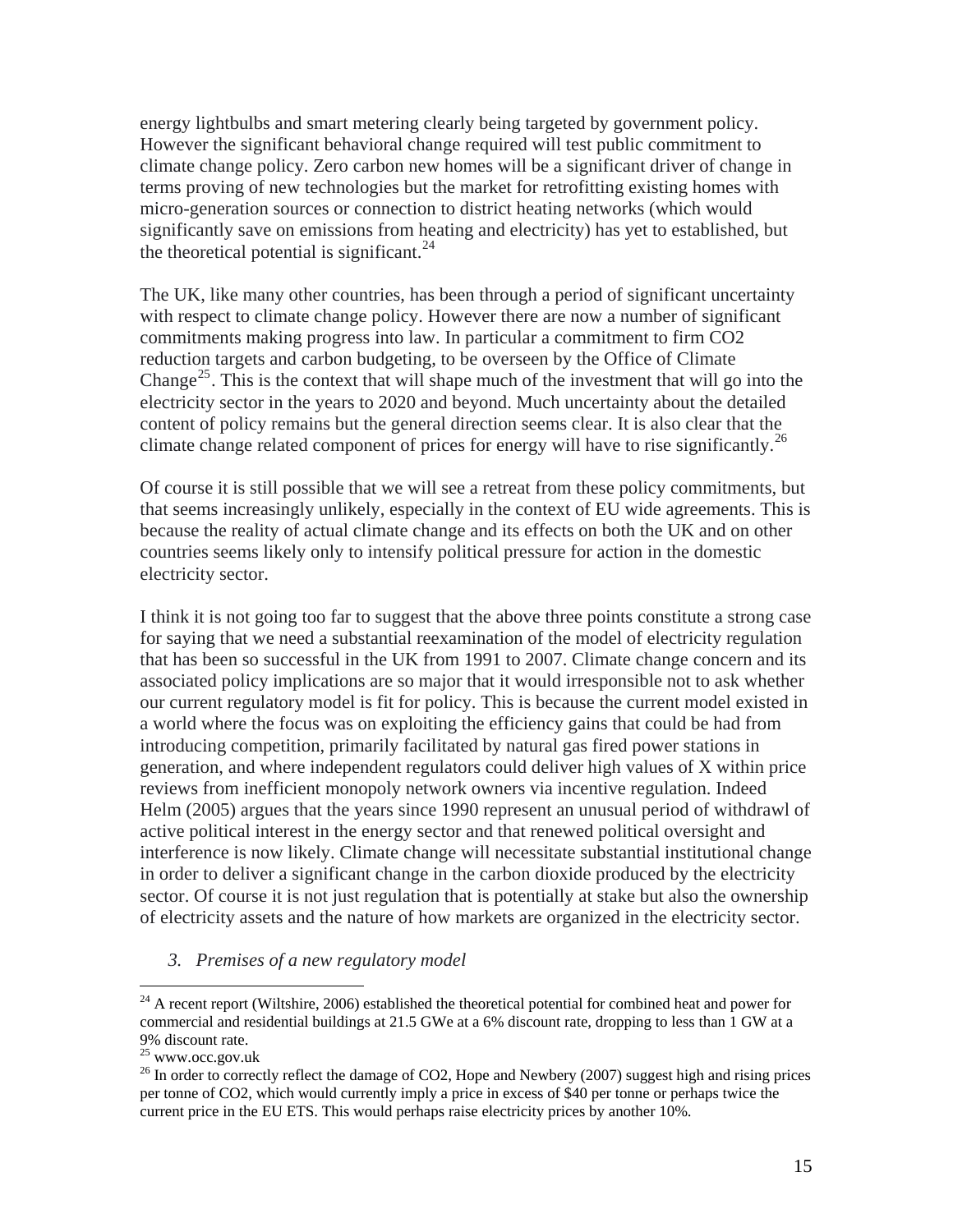In arguing that there is a case for reexamination of the traditional model of energy regulation (in electricity and, where similar, gas), we need some starting points before we discuss the elements of the new model.

In this section I develop four premises on which any new regulatory system should be based. These are: first, that the lessons learned from the liberalization period should not be lost; second, that we need to focus on processes not just outcomes; third, that the economics of climate change should be a key driver; and fourth that managing uncertainty is the key to successful regulation.

## 3.1 The Lessons of the Liberalisation period

An examination of the key learnings from the period 1990-2007 suggests the following stylized facts about electricity markets (see Pollitt, 2008, for a fuller justification). *First*, competition reduces costs (and prices) significantly. It does this by encouraging efficient operation and least cost and timely investment. It also exposes pre-existing market power. *Second*, consumers do respond to price signals both by switching and by demand reduction. There also seems little reason why all consumers including residential consumers need centralized (and hence standardized) protection from wholesale market price fluctuations. Consumers have exhibited significant demand for fixed tariffs, which have emerged to allow those who wish to purchase insurance against price rises to do so. *Third*, markets do produce significant innovation. Thus we have seen significant retail innovation in terms of energy service management for large customers, innovative products for large and small customers (as noted above). We have also seen innovation in wholesale markets in terms of approaches to risk management and trading arrangements. *Fourth*, incentive regulation works and can be very powerful in driving down costs and improving standards. However incentive regulation should ensure that consumers benefit in a timely way from some of the improvements. *Fifth*, the vertical economies of joint operation between networks and competitive segments of the industry are not sufficient to outweigh the increased competitive pressure that comes from clear separation of the monopoly networks from the rest of the supply chain. This has been proved in electricity transmission, gas transmission and may be in process of being proved for gas distribution in the UK. *Sixth*, markets have proved adept at managing the short term risks associated with power markets, though there have been issues with the lack of liquidity in the market for long term contracts for power. The lack of liquidity in these markets may not be serious for residential consumers, who may not want long term contracts, but they are more significant for small supply companies who want to source power via long term contracts rather than make their own generation investments. Financial markets have also provided significant amounts of financing for power investments, much of it at low rates of interest. *Finally*, markets have been good at choosing between technologies on the basis of price, as for example demonstrated by the move to CCGT in the 1990s and the decline and renaissance of nuclear power investment in response to market prices. Although R+D expenditure has collapsed as a result of deregulation, a significant part of this reflected inefficiency in the expenditure before reform (Jamasb and Pollitt, 2005b). Equally, it has proved possible to correct for any reduction in  $R+D$  budgets by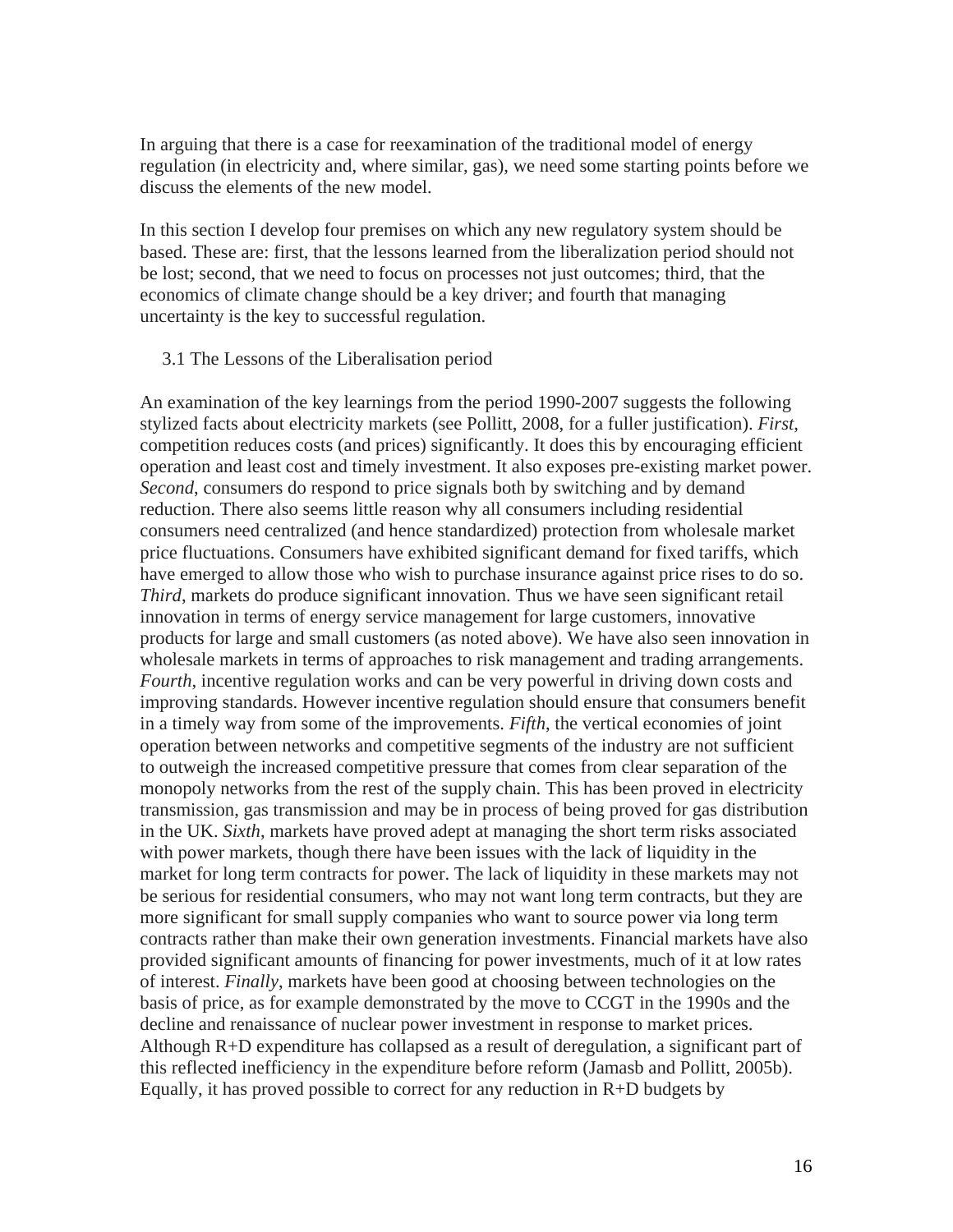incentivising private R+D expenditure decisions via the introduction of decentralized innovation funding incentives (see Pollitt and Bialek, 2007).

3.2 Focus on processes of regulation not just outcomes

Currently independent regulators and those who review their performance are very focused on measures related to the outcomes of regulation. Historically, Ofgem has been much concerned about the degree of competition in the generation market as measured by the market shares of the leading generating companies, the degree of competition in the residential market as measured by the retail switching rate and loss of incumbent market share. In relation to regulation of networks Ofgem has been very concerned about the size of X, within the RPI-X formula, in its price control reviews, with higher values of X (subject to the condition that there are also high levels of investment) being associated with better outcomes for consumers, i.e. that lower regulated charges are better.

Most of the above mentioned measures have no real meaning for an economic regulator, when looked at across time. On generation market shares, this can fluctuate but it is possible to have a very competitive market with higher concentration ratios than currently exhibited (in particular via integration of the UK national market within a bigger regional European market). It is not clear where Ofgem can go with this measure in the future. This is also true of its measures of retail market competition. Lower rates of switching may reflect more competitive offers by incumbents and less exploitation of incumbent customers. A clear parallel with telecoms exists here, where the incumbent in the UK, BT, the former incumbent monopolist, still has a significant share (of its traditional fixed line market) but is faced with an increasingly competitive market (see Ofcom, 2007). I am not saying that energy regulators are not aware of the measurement issues here, but that they have an issue in how they present useful metrics of performance.

Ofgem has successfully achieved a competitive market in wholesale and retail power (though it is currently investigating the latter). This suggests that higher level monitoring and investigation can increasingly be left to the general competition authorities, who are able to apply sophisticated and proportionate regulation of competition, reflecting best practice across competition cases. There are two major advantages of general competition regulators over sector specific regulators. First, they are able to take a view on competition relative to other markets, particularly those that are not regulated. This ensures a degree of consistency in the approach to promoting competition, which trades off the costs and benefits of regulatory action. Second, where the problems are severe they can propose much tougher remedies including fines and structural reforms. Indeed arguably the GB electricity generation market and the GB gas supply industry only made significant progress following competition authority interventions, in spite of years of prior pressure from their sectoral regulators. Earlier referral to the competition authorities in both cases would have yielded benefits for consumers. Indeed an encouraging sign, in this vein, is that competition within the central European electricity market may be significantly facilitated by the activity of the European competition inquiry into the competitiveness of the energy sector (European Commission, 2007), initiated on the basis of EU competition law.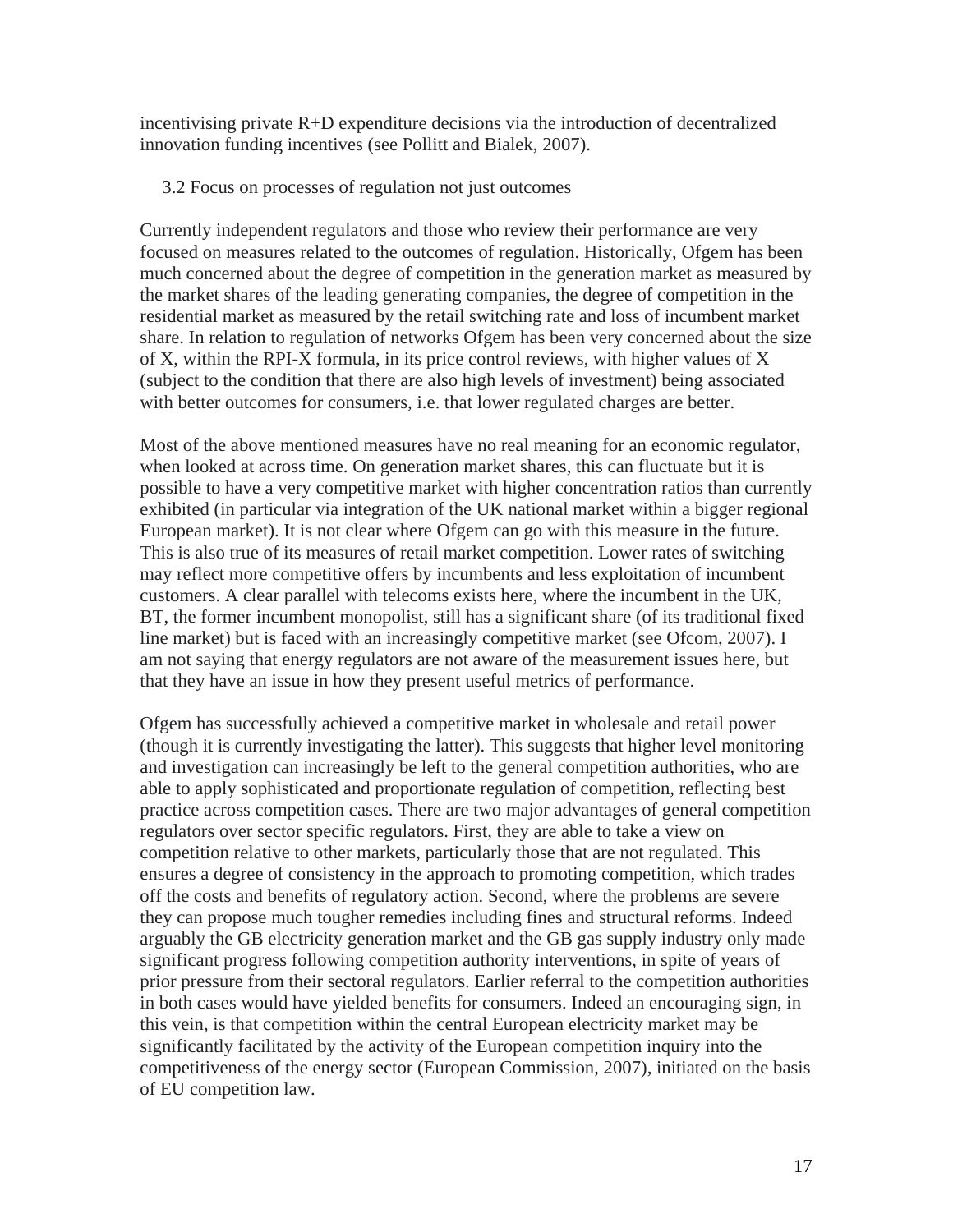Instead climate change policies will pose new competitive challenges. Driven by rising prices for energy from gas and coal based technologies, incumbent network operators may face entry from private networks (which may want to connect up a few electricity and/or heat customers in a locality to a low carbon energy source) and requests to connect distributed generation. Thus ensuring that free entry and exit of new players and individuals, who wish to self-generate, should become an increasing focus of sector specific regulation (as this involves ongoing detailed assessment of connection rules and individual requests to connect/disconnect). These new entrants may wish to sign customers up to long term contracts for electricity, energy services and /or heat. Such contracts will need monitoring, at least initially, for unfair terms clauses and for misselling.

In the incentive regulation of networks, X will be driven by new investments. This means that independent regulators, like Ofgem, need to focus on the process by which it is decided that new investments are necessary. Reliance on an investment plan submitted by an incumbent network, audited by consultants, to determine both whether the investments are necessary and are least cost no longer seems appropriate, especially given the likely scale of the new investment. Indeed it may never have been appropriate, but may have been a reasonable shortcut when the investments being considered were less debatable and less significant. We look at this in more detail in section 4.1.

Underlying all of the above, is the context that prices will be rising and hence judging Ofgem's success on the basis of price will be increasingly difficult. Higher prices might well be justified if they deliver more CO2 reduction, more quickly. Thus a focus on both more sophisticated measures of the impact of regulation on social welfare and on the process by which regulatory decisions are arrived at seems appropriate. Indeed as some of the original studies of the impact of UK electricity market and regulatory reforms make clear the social welfare impact is not merely about price per se (see Newbery and Pollitt, 1997, and Domah and Pollitt, 2001).

Beyond price, regulators will also need to decide on the quality of energy supply and local environmental impact that consumers are willing to pay for. This cannot be the decided as the outcome of a submission from the regulated companies. It will require an informed discussion between buyers and suppliers of network services and also be informed by the opinions of customers (expressed via willingness to pay surveys). One key element of this better informed process will be the system of penalties for over or under performance in the area of quality of service.

3.3 The economics of climate change should be a key policy driver

It seems clear that electricity sector will be the lead sector in the medium term response to CO2 emissions in the UK, closely followed by improvements in the use of heat. In 2006, combustion for fuel for heat constituted 31% of CO2 emissions, just behind power station emissions which were 33% of the total. Focussing on fuel sources, in 2005 coal combustion accounted for 27% of CO2 emissions, while natural gas combustion was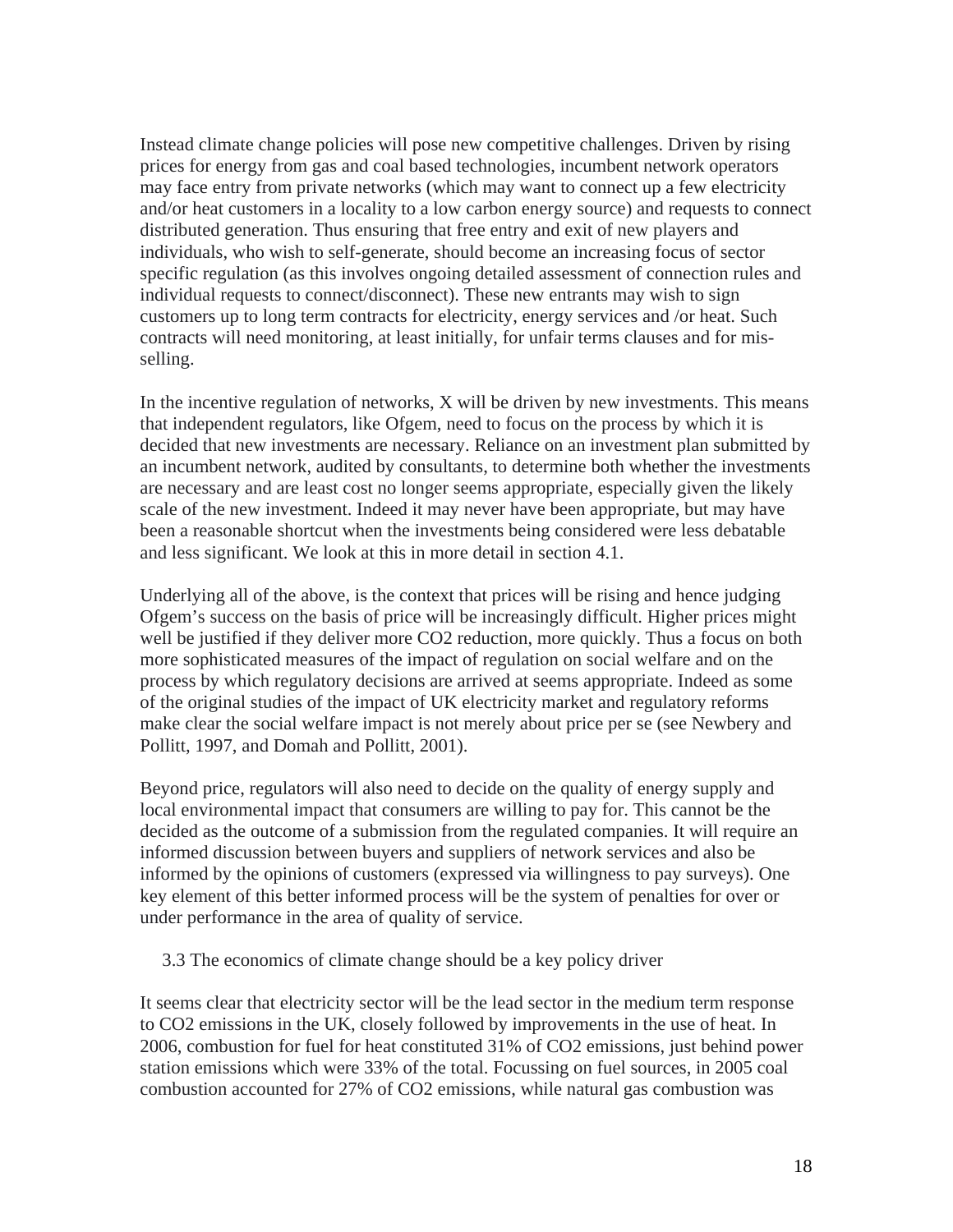36% of CO2 emissions.<sup>[27](#page-19-0)</sup> An economic regulator for energy, committed to economically efficient achievement of policy goals, potentially has a key role to play in this. Climate change policy should be all about ensuring the efficient internalization of the externality created by CO2 (and other greenhouse gases or GHGs) emissions. Clearly an economic regulator like Ofgem should consistently price CO2 across all of its regulatory interventions and do this consistently with other government policies. This has the potential to be a powerful institutional component of sensible policy trade-offs in government. A key problem will be the unwillingness, at least initially, for governments across Europe to simply let the price of CO2 rise to the level required to fully decentralize CO2 reductions. This makes sense at the level of the fact that the CO2 price in such a market would reflect all of the institutional barriers to low carbon investment – e.g. blockages in the planning process and uncertainties in the financial markets. Using a combination of prices and other policies would therefore seem sensible. However this suggests that large government inspired initiatives will be forthcoming e.g. trialing of smart metering and heat networks and subsidized investments in CCS and tidal barrages. Such initiatives are likely to be inconvenient in terms of necessitating adjustment of the rest of the electricity system to accommodate them. However Ofgem's role should be to ensure that the competitions to enact government initiatives should be competitive and the costs of accommodating them should be minimized, i.e. the independent regulator should ensure that politically motivated investments in demonstration projects occur at least cost to the energy system.

## 3.4 Managing uncertainty is the key to successful regulation of the sector

The electricity sector is going to be faced with significant climate change inspired risks over the coming decade. These risks will primarily be around the exact course of national and international government policy towards climate change. Such risks must be faced. The role of the energy regulator should be to manage these risks as carefully as possible in order to minimize their impact on the cost and price of electricity. The primary way this will be done is via the weighted average cost of capital applied in price reviews or to specific regulator approved investments. Recent price reviews in GB have reflected an improving environment for infrastructure financing and a low degree of regulatory risk. In 2004 the electricity distribution price control assumed a 4.8% post tax rate of return (Ofgem, 2004); in 2006 the electricity and gas transmission price control review assumed a 4.4% post tax rate of return (Ofgem, 2006); in late 2007 the gas distribution price control review assumed a post tax rate of return of around 4.3% (Ofgem, 2007c).

Some risks should be eliminated, others can be managed, some risks should be transferred to the private sector and others to the public sector. Thus revenue guarantees of the type embedded in price control reviews are a way of eliminating the revenue risk facing companies. An example of regulatory risk management would be allowing for the reopening of price reviews in the light of new information about government climate change policy requirements. An example of risk transfer to the private sector would be to deregulate parts of the value chain in response to market evolution (a recent example

<span id="page-19-0"></span><sup>&</sup>lt;sup>27</sup> See [www.defra.gov.uk.](http://www.defra.gov.uk/) For information transport CO2 emissions were 24% of the total is 2006, while petroleum was the source of 31% of emissions in 2005.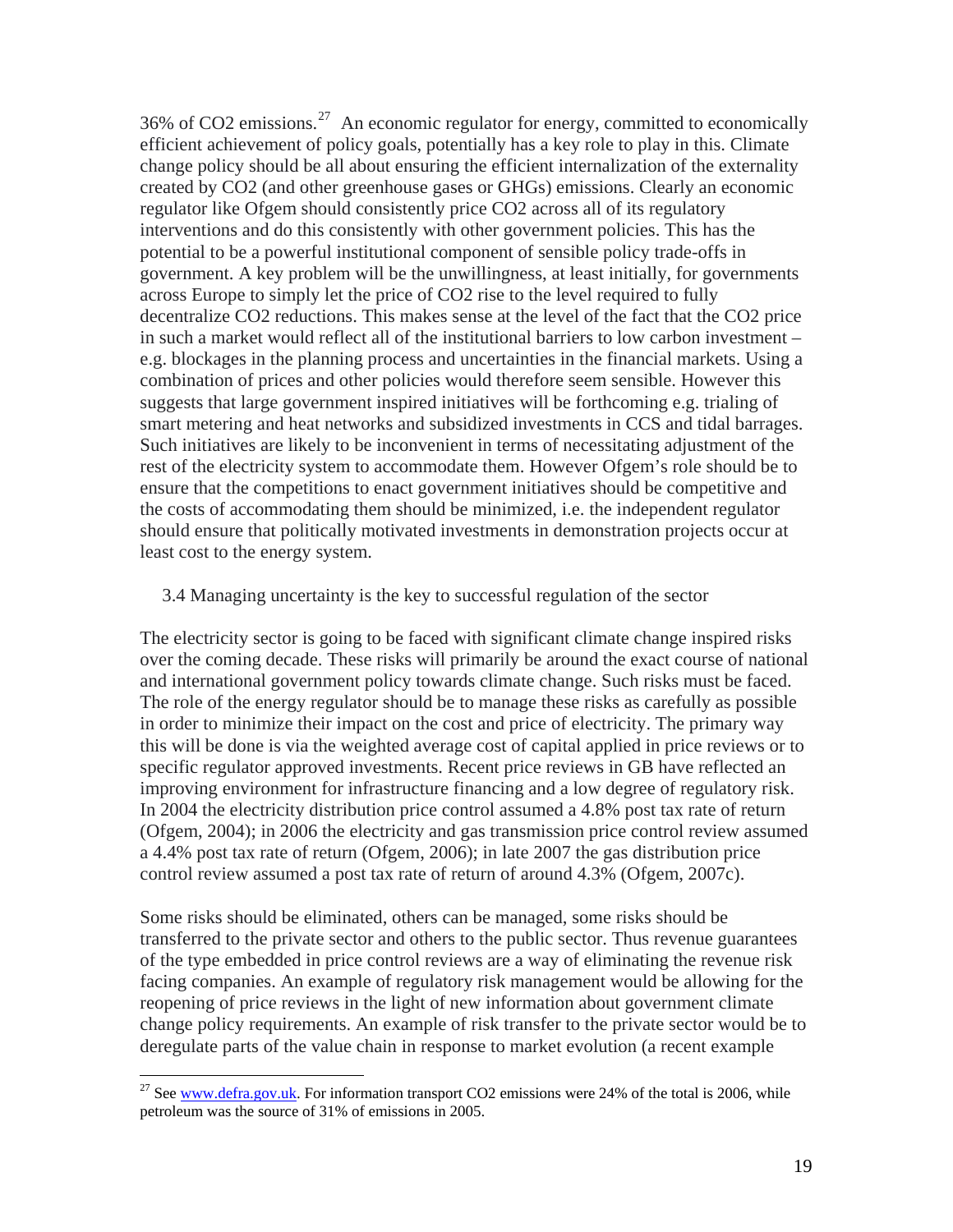being the introduction of competition in metering in GB). An example of risk transfer to the government would be for the government to take responsibility for delivering certain targets (e.g. in the area of domestic energy efficiency measures). The precise allocation of risk would require some careful experimentation to test which risks are best allocated where. Efficient risk management would also require the evidence on the feasibility and cost of new technologies, which comes from large scale trials. It would also require a phased approach to achieving the targets being set by the Office of Climate Change that coordinates the timing of regulatory reviews, the announcement of policy initiatives and dates for the achievement of targets.

This is important as it will reduce the capital cost, by avoiding unnecessary investments, and reduce the required rate of return, both of which will together drive the cost of climate change concern policy.

A key example of this would be in the financing of existing networks. It is possible to simultaneously guarantee the revenue stream of existing investments and encourage competition in the area of new investments. Thus one might want to be very careful to reassure existing network owners that their sunk investments are protected while working to create competition between distributed generation, demand reduction investments and new network investment.

# *4. The elements of a new model of economic regulation*

In the light of the above drivers of change and the premises for a new regulatory model, I explore what the key elements of a new model of economic regulation might consist of. In doing so I draw on the latest research on regulatory experiences and on the challenges posed by climate change concern. I will discuss three elements of the new model in turn: new processes of regulation; new models of competition and the issues raised by a focus on climate change.

## 4.1 New regulatory processes

In section 3.2 I suggested that economic regulation needed to focus on processes rather than outcomes. This was because old measures of the outcome of regulation now have little meaning and that what matters is the way that investment requirements are decided and incentivised. A key way to do this is shift responsibility for deciding on network investment requirements on to the buyers and sellers of network services. The central idea is that decisions on investments in capacity and quality should be negotiated between the parties in the industry. The regulator would still be formally responsible for approving any network investment plan within the context of regulatory price control review – assuming that they had not be deemed to be excluded from monopoly regulation. The regulator would move from being the key decision maker to being the auditor of decisions agreed between the buyers and sellers. The regulator might continue to provide independent assessment of the scope for efficiency improvement or the social value of particular investments. This is a variant of a 'negotiated settlements' approach practiced in North America (Doucet and Littlechild, 2006) or of the 'constructive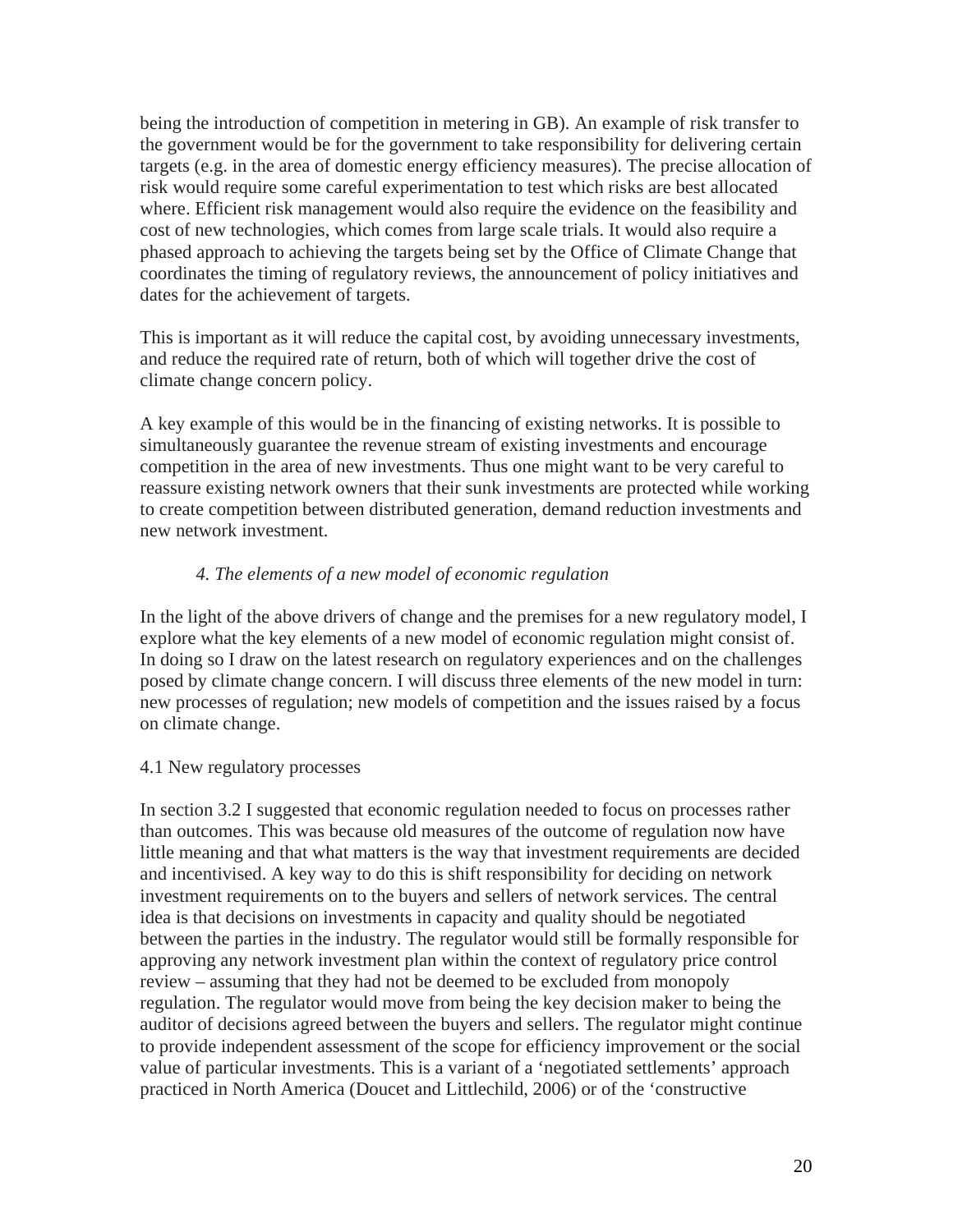engagement' approach introduced by the Civil Aviation Authority for the regulation of airports in the UK (CAA, 2005).

Negotiated settlements have several theoretical (and practical) advantages. First, they shift much of the risk for getting decisions wrong on to the companies or consumer representatives involved in the negotiations. This is especially true when buyers of network services have to say how much quantity and quality they are prepared to pay for. Clearly getting this wrong may impact negatively or positively on their profitability of the companies, yet it is also true they should be in the best position to predict future demand requirements. Second, they will tend to better allocate risk between the consumers and the regulated companies relative to a regulator imposed solution. This is because if the regulator has to predict what the investment requirements are, they will tend to be conservative and be likely to leave the consumer with costs of overinvestment or underinvestment, socialized within network tariffs. Third, negotiated settlements will produce innovations in regulatory processes as the transaction costs of regulation are determined by the parties to the negotiation. Companies will seek to reduce these costs by suggesting how negotiated outcomes might be arrived at, at less cost. Fourth, negotiated settlements will be better at making more informed trade-offs between quality and cost as these will be jointly negotiated by the companies rather than, as they usually are, treated separately by the regulator. Finally, negotiated settlements are likely to produce more innovative regulatory outcomes as private companies are good at drawing up contracts between them which efficiently allocate risk and reward.

Evidence on the operation of such approaches is growing. Stephen Littlechild has published a series of papers looking at their operation in North and South America. His examples are interesting because the arrangements examined have been introduced in parallel with market liberalization.

It seems clear that for transmission investments (and gas distribution) it is reasonably easy to envisage ways in which such an approach would work. Ownership unbundling (in England and Wales at least)<sup>[28](#page-21-0)</sup> of electricity and gas networks ensures that the seller – National Grid – faces an array of significant buyers – the generators and gas suppliers.

Doucet and Littlechild (2006) show how negotiated settlements were introduced to determine the price of oil and gas pipeline services in Canada. An important advance was the setting of a regulatory weighted average cost of capital (WACC) each year, which could be used in the negotiations, thus eliminating a potential source of disagreement between the buyers and sellers. Littlechild and Skerk (2007) detail the important Argentine experience with voting rules for deciding whether new electricity transmission investments were to be undertaken. The UK would seem well suited to moving towards a negotiated settlements approach in electricity and gas transmission given the existing ownership structure.

<span id="page-21-0"></span><sup>&</sup>lt;sup>28</sup> Scottish electricity transmission network ownership, though not system operation, remains part of integrated companies.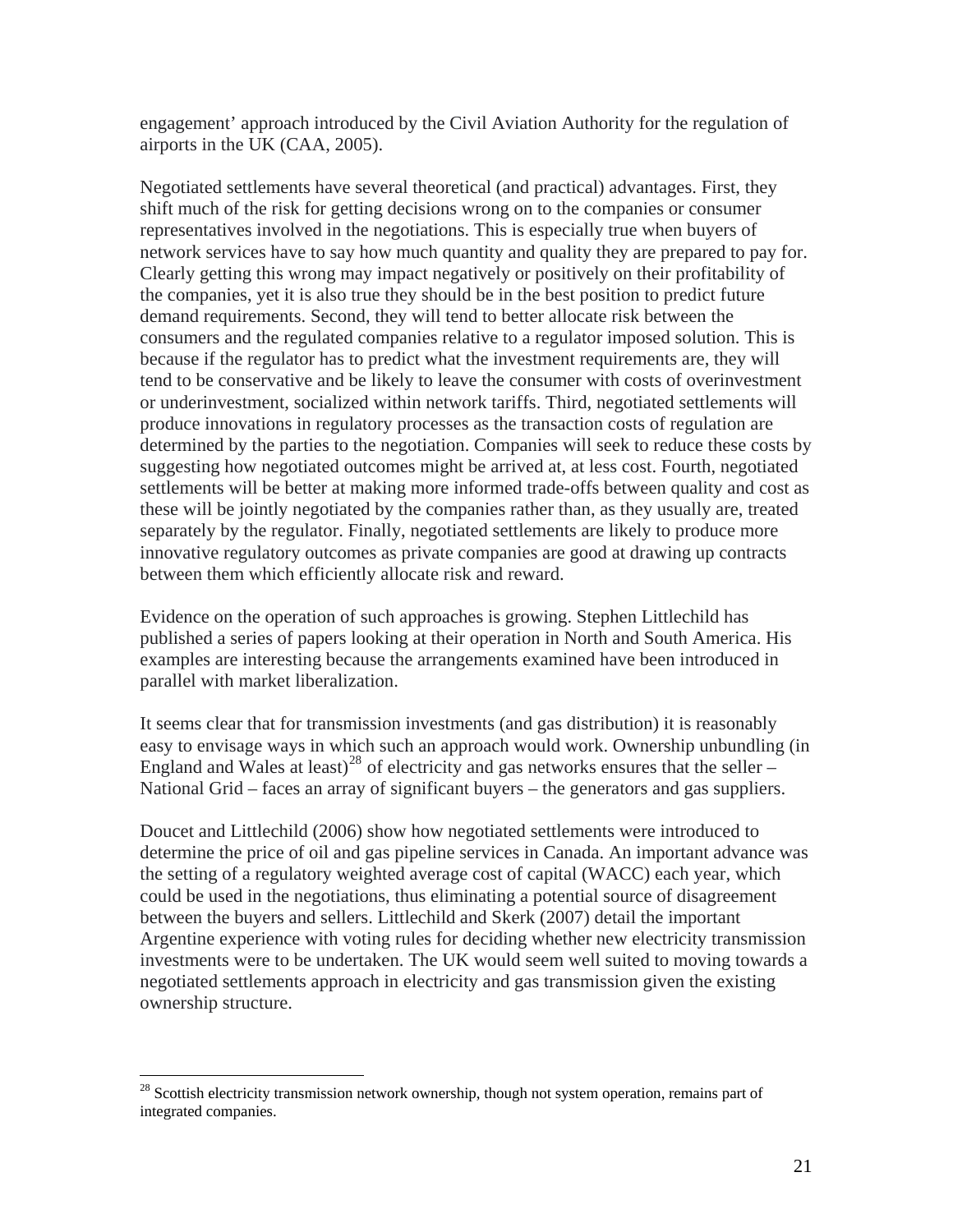A key question is the extent to which negotiations could be used to determine electricity distribution investments. Here integration between the distribution network owners and generators and suppliers is potentially a problem. There might also be issues to do with coordination across negotiations as the same parties negotiate the investment plan for each network area. However the prospects for progress seem encouraging. Littlechild and Ponzano (2007) discuss the development of a 'sub-transmission' (high voltage distribution – mainly 132 KV, but also some 66 KV)<sup>[29](#page-22-0)</sup> plan in Buenos Aires Province (the area around Buenos Aires) involving negotiations between 200+ buyers and the local sub-transmission company. They find that negotiations did result in the agreement of a ten-year plan for a range of sizes of investment. The process did not involve large transaction costs (as many of the smaller players let larger parties with aligned interests negotiate on their behalf).

Littlechild (2007) also reports on the role of the consumer advocate in Florida who with small annual budget successfully negotiated significant packages of price reductions for utility customers using his public profile and the threat of referral to the Public Utilities Commission for price review in the absence of agreement. This consumer advocate could have an important role in European countries, such as the UK, in the area of proposing social tariffs, offered by energy retailers to poor consumers. A powerful and informed consumer voice is likely to be more important as electricity and gas prices rise.

Closer to home, Ofgem has recently had very positive experience with setting gas distribution prices (where gas networks are unbundled), with active contributions from the largest gas supplier who provided constructive input into the regulation with the aim of keeping the gas distribution charged to its customers down.

It is worth discussing some of what has happened during the constructive engagement process used by the regulator, the CAA, at Heathrow and Gatwick airports (see Bush, 2007 and CAA, 2008a, b). This has recently ended. However there has been substantial agreement between the airlines and the airport owners.<sup>[30](#page-22-1)</sup> In particular there has been agreement about the incentive scheme to be placed on the airport owner, BAA, for the delivery of new investment and the automatic traffic growth triggers for new investment. There has also been agreement on levels of service to be provided by the airports and the penalties and risk sharing for non-delivery. The CAA reports that the process has been slow to get going and that airlines have been critical of it – perhaps because it was a new form of regulation. However it has built substantially on the existing Airport Consultative Committees, which existed at each airport prior to the current price control review. This suggests that negotiated settlements can work in the UK and can build on existing informal processes of consultation between buyers and sellers of network services. Indeed one could go further and suggest that the fact that the process has been useful in an industry with an incumbent monopolist with a very poor reputation and a group of

 $^{29}$  In the UK both of these voltages are operated by distribution network companies.

<span id="page-22-1"></span><span id="page-22-0"></span><sup>&</sup>lt;sup>30</sup> CAA (2008b, p.v): 'The CAA considers that, as a result of such engagement, its price control decisions are significantly better informed by a broader and deeper understanding of airlines' views, along with BAA's own responses to its users' requirements.'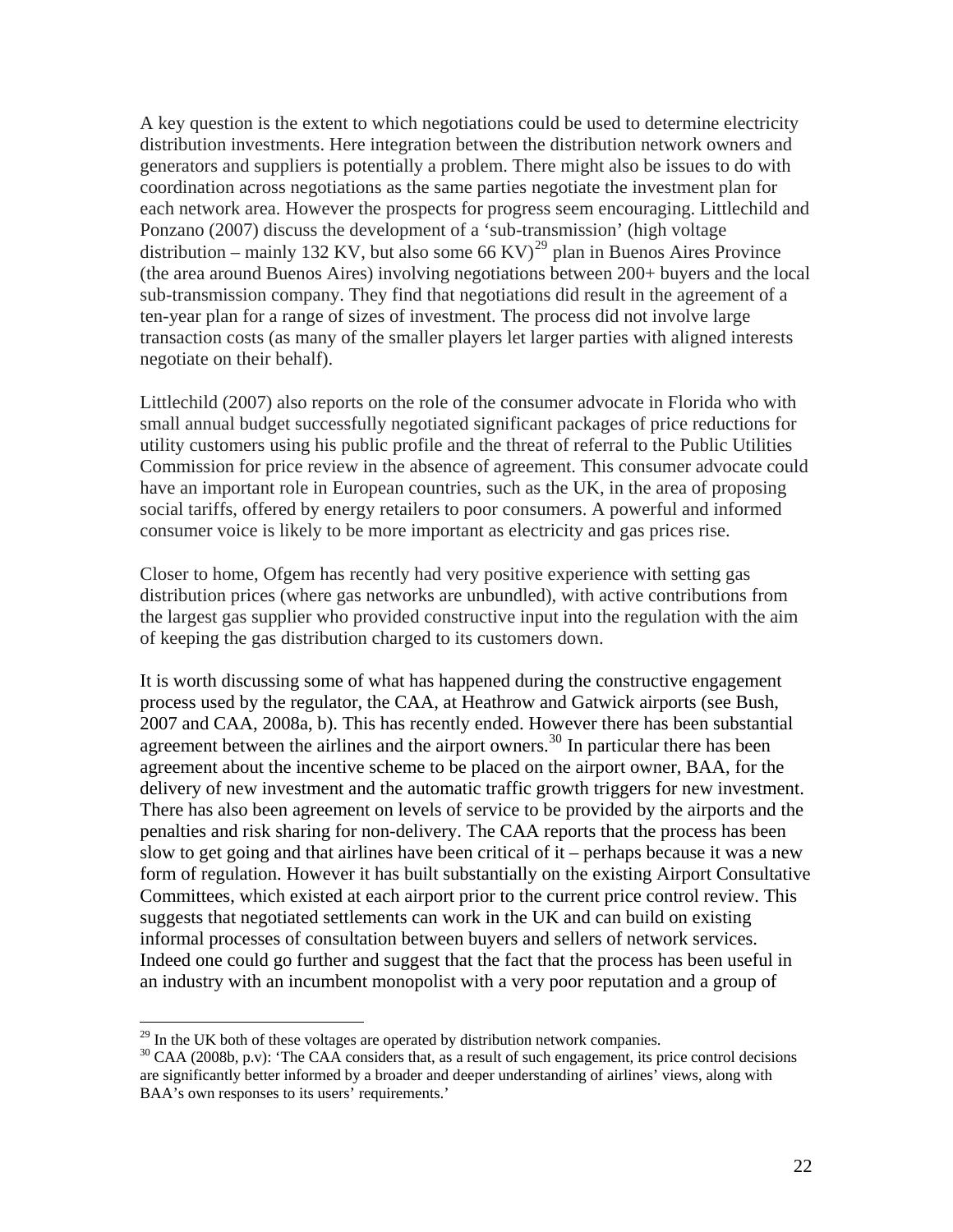very diverse (in terms of size and quality preferences) purchasers in the airlines suggests much more scope for the success of constructive engagement in electricity and gas.<sup>3</sup>

## 4.2 New Models of Competition

1

As Box 1 highlights, promoting effective competition is central to the acheivement of Ofgem's mandate. I believe that in the context of electricity and gas markets this has to interpreted more widely in the future, beyond whether there is significant competition between existing large energy suppliers. As we noted in 3.1 competition has had important successes in the era of deregulation of electricity markets. However as we pointed out in 3.2 the current measures of competition seem less relevant in the coming era than they did in the past.

As we have already suggested, in section 3.2, that where competition has matured responsibility for monitoring how competitive the overall market is should be shifted to the Office of Fair Trading and the Competition Commission.

Ofgem needs to focus on how vulnerable customers are being treated within the competitive market. These are the consumers about whom it should be concerned. Richer consumers in competitive markets who choose not to switch should not be the primary concern of independent regulators.

The discussion of negotiated settlements in section 4.1 highlighted their benefit in choosing which investments were necessary. However clear lessons also exist from Argentina on the key role of competition in the tendering process for investments, decided by negotiation, in network services. Argentina had an excellent experience with this in electricity transmission, with active bidding for contracts (Littlechild and Skerk, 2007). The tender price was then used as the basis of the charges to be paid for the investment (akin to including it in the rate base). In an age when investment is set to increase sharply, competition in the tendering process for new investments, and the passing of any benefits from the tendering process on to consumers will be a big issue. There is much more scope for encouraging competition in the tendering market and then using these prices within price control reviews. Argentina engaged in competitive tendering in sub-transmission on investment blocks down to \$2m (Littlechild and Ponzano, 2007).

Ofgem should also examine the barriers to new entry into generation, energy services and heat networks. Competition between grid supplied electricity, microgeneration and heat networks is something that may emerge in the future (Patterson, 2007) and be an important disciplining force on incumbent companies. A clear comparison exists here with fixed line telecoms where new technology has emerged to create new networks and also to install parallel lines.

<span id="page-23-0"></span> $31$  BAA and its role in the market for airport services has been the subject of a Competition Commission investigation since March 2007.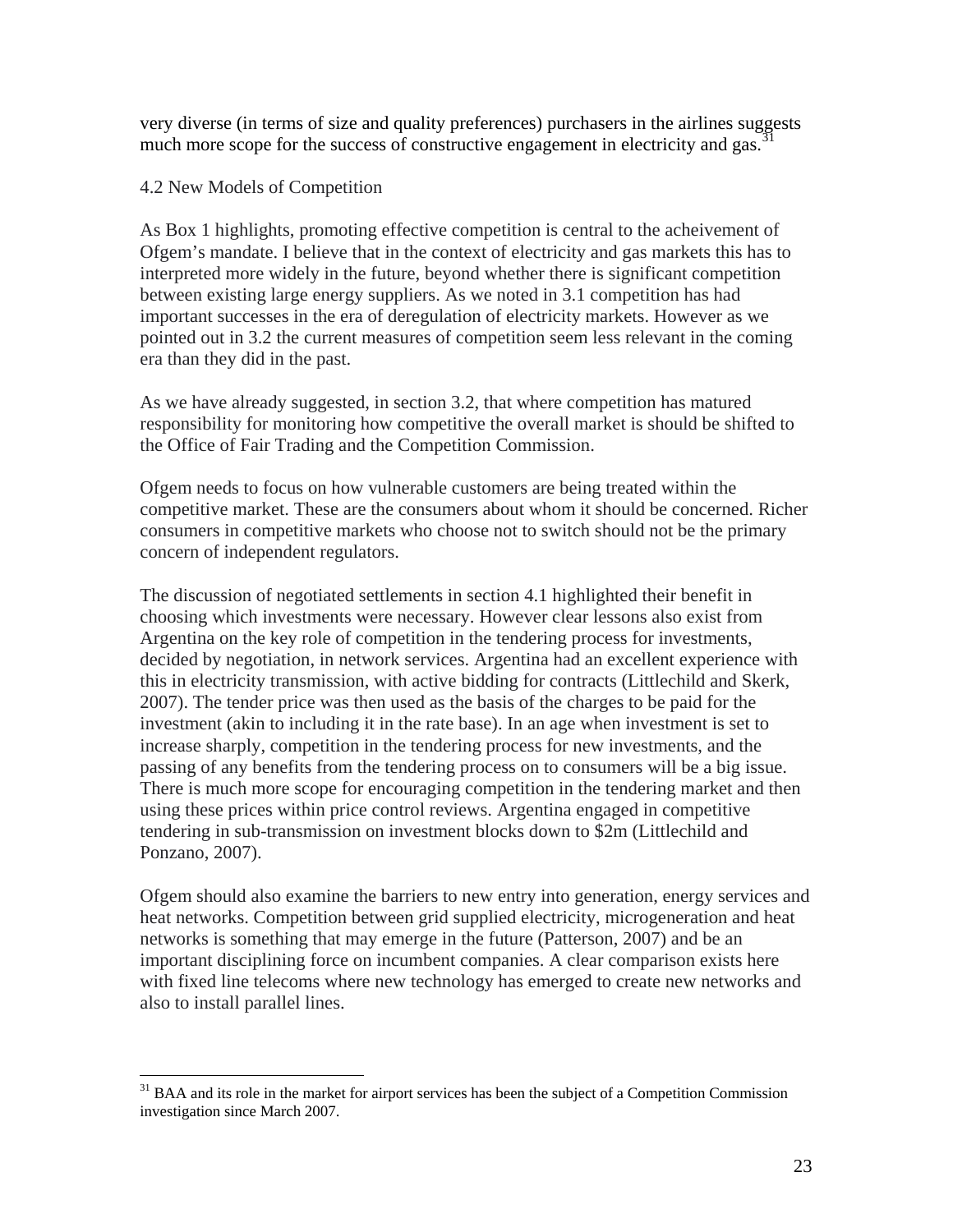Such a radical view of the possible evolution of competition suggests that serious consideration be given to the ownership unbundling of electricity distribution networks from generation and retail, as this may be a key way to facilitate the entry of energy service companies and heat networks, as well as facilitating negotiated settlements. This again would parallel developments in telecoms where BT has recently formally separated its retail and lines business, as part of an agreement with the regulator Ofcom, via the creation of a lines business, Openreach.<sup>[32](#page-24-0)</sup>

4.3 The issues raised by a focus on climate change

A focus on the issue of climate change by the energy regulator has a number of important implications for the way economic regulation of energy is conducted. While all these issues we go on to discuss are important, some of them could be addressed by agencies outside of the economic regulator, however my observation is that they are not receiving sufficient focus within economic regulation at the moment due to a lack of mandate or powers in this area.

My starting point is as in 3.3: from the perspective of an economic regulator climate change policy is all about ensuring the efficient internalization of the externality created by CO2 emissions. It should not be confused with energy security concerns or industrial policy objectives for domestic technologies. My view is that independent regulatory agencies such as Ofgem can play a key role in focusing regulatory incentives on the effective internalization of environmental externalities.

Several new directions for regulation suggest themselves in the light of this and the areas of work for the energy regulator that suggest themselves. Each of these areas is currently a small work area within an independent regulatory agency, such as Ofgem. However each has the potential to become extremely significant.

# 4.3.1 Effective internalization of externalities

There is a need for serious independent investigation of whether major low carbon investments in electricity and heat are worthwhile given that international schemes (such as EU ETS) may not provide sufficient incentives to meet national objectives. In Europe the key issue is the extent to which the EU ETS will deliver. The EU ETS raises an important discount rate issue, which we highlight below.

Table 2 shows that the choice of the two low carbon investments varies according to the discount rate chosen. Both investments take 2 years to make and pay off equally over 8 years. However Investment 1 involves higher up front construction costs but lower running costs relative to Investment 2.

<span id="page-24-0"></span><sup>32</sup> See http://www.ofcom.org.uk/telecoms/btundertakings/otherdocs/overview.pdf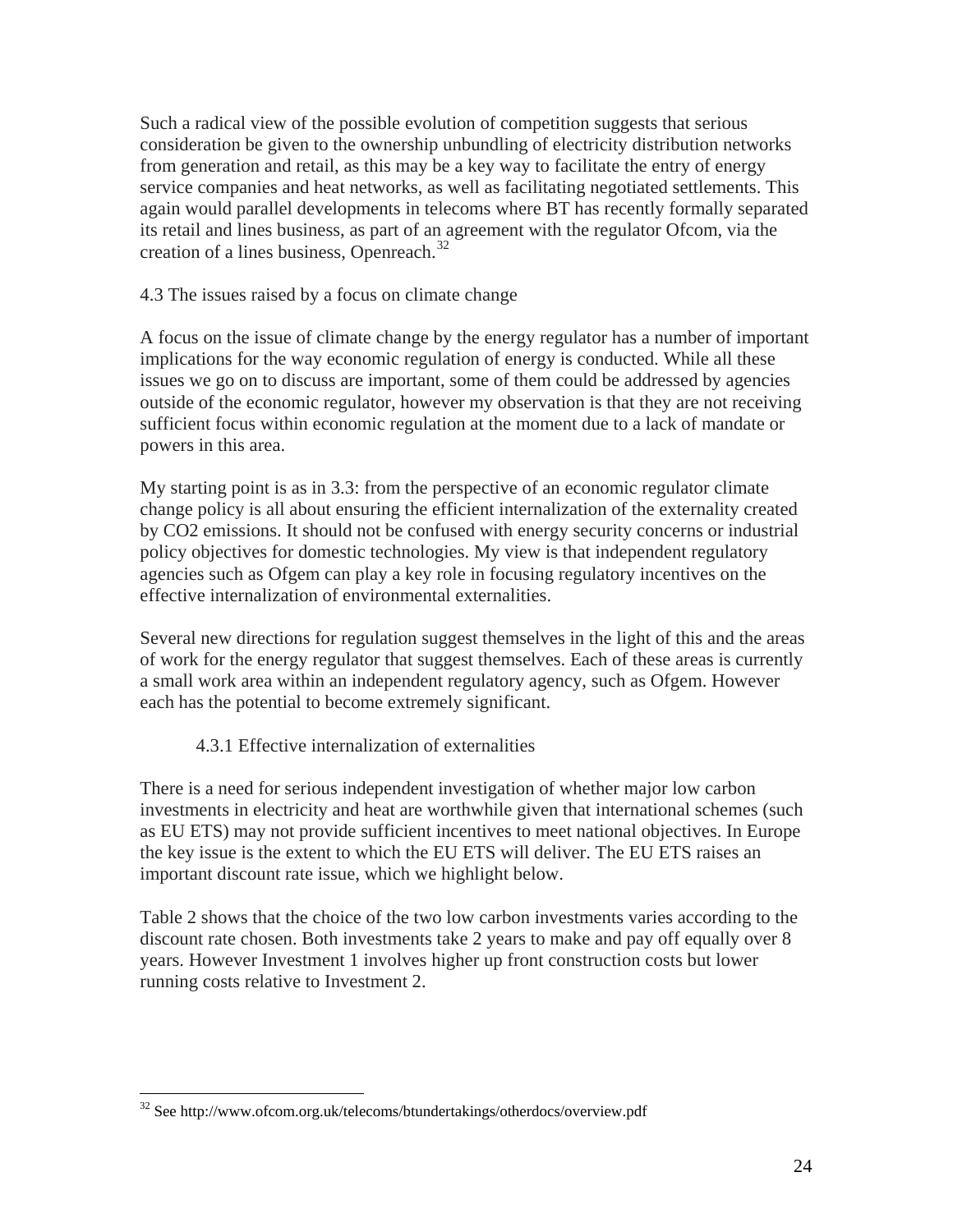| Scenario: Two alternative investments; Carbon Reduction of Two Investments Identical |                 |                                             |     |     |     |                |     |     |     |                 |
|--------------------------------------------------------------------------------------|-----------------|---------------------------------------------|-----|-----|-----|----------------|-----|-----|-----|-----------------|
| Context Decentralised project                                                        |                 |                                             |     |     |     |                |     |     |     |                 |
|                                                                                      | Costs           |                                             |     |     |     |                |     |     |     |                 |
|                                                                                      | Y1              | Y <sub>2</sub>                              | Y3  | Y4  | Y5  | Y <sub>6</sub> | Y7  | Y8  | Y9  | Y <sub>10</sub> |
| Investment 1                                                                         | 500             | 500                                         |     |     |     |                |     |     |     |                 |
| Investment 2                                                                         | 245             | 245                                         | 100 | 100 | 100 | 100            | 100 | 100 | 100 | 100             |
| NPV 1, 10%                                                                           |                 | £867.77                                     |     |     |     |                |     |     |     |                 |
| NPV 2, 10%                                                                           |                 | £866.11                                     |     |     |     |                |     |     |     |                 |
| NPV 1, 2%                                                                            |                 | £970.78                                     |     |     |     |                |     |     |     |                 |
| NPV 2, 2%                                                                            |                 | £1,179.78                                   |     |     |     |                |     |     |     |                 |
|                                                                                      |                 |                                             |     |     |     |                |     |     |     |                 |
|                                                                                      | <b>Benefits</b> |                                             |     |     |     |                |     |     |     |                 |
|                                                                                      | $\mathbf 0$     | $\Omega$                                    | 197 | 197 | 197 | 197            | 197 | 197 | 197 | 197             |
| NPV, 10%                                                                             |                 | £868.58                                     |     |     |     |                |     |     |     |                 |
|                                                                                      | $\mathbf 0$     | $\Omega$                                    | 138 | 138 | 138 | 138            | 138 | 138 | 138 | 138             |
| <b>NPV, 2%</b>                                                                       |                 | £971.66                                     |     |     |     |                |     |     |     |                 |
|                                                                                      |                 | Extra Investment Cost of 10% discount rate: |     |     |     | £209.00        | 22% |     |     |                 |
| Extra carbon price cost of 10% discount rate:                                        |                 |                                             |     |     |     | £415.42        | 43% |     |     |                 |

## **Table 2: The choice between two investments with identical energy and emissions reduction benefits.**

At a 10% discount rate Investment 2 has a lower net present value and should be chosen. However at a 2% discount rate the net present value of Investment 1 is substantially less than Investment 2. Weitzman (2008) argues that we should use 2% social discount rates or less for climate change investments given the catastrophe risk associated with CO2 emissions. However if we actually use a market rate of 10%, the choice of investment will be changed between two investments with equal climate change mitigation effect. The cost of this investment is 22% higher when discounted at the 2% social discount rate. If we leave it to the EU ETS to provide the incentive for the low carbon investment, the effect of discount rates is quite striking. In the table the Benefits streams indicate the annual payoffs required to generate a net present value equivalent to the discounted costs at the two discount rates. If all private investors in low carbon investments require a 10% return as opposed to a 2% return, the price in the EU ETS of CO2 will be 43% higher. Given that this will translate into higher energy prices this raises important questions about the discount rate to be used in climate change investments and its implications.

It is highly likely that the government will and should examine a number of investments which make sense on the basis of social discount rates in climate change risk reduction but which are very challenging to fit these into the existing electricity market. One can think of nuclear power, the Severn barrage and large scale domestic heat networks as possibilities. An economic regulator should be in the business of evaluating these schemes and suggesting how to ensure they are built at least cost and how any required financial support is best raised from electricity consumers.

4.3.2 Demand is as important as supply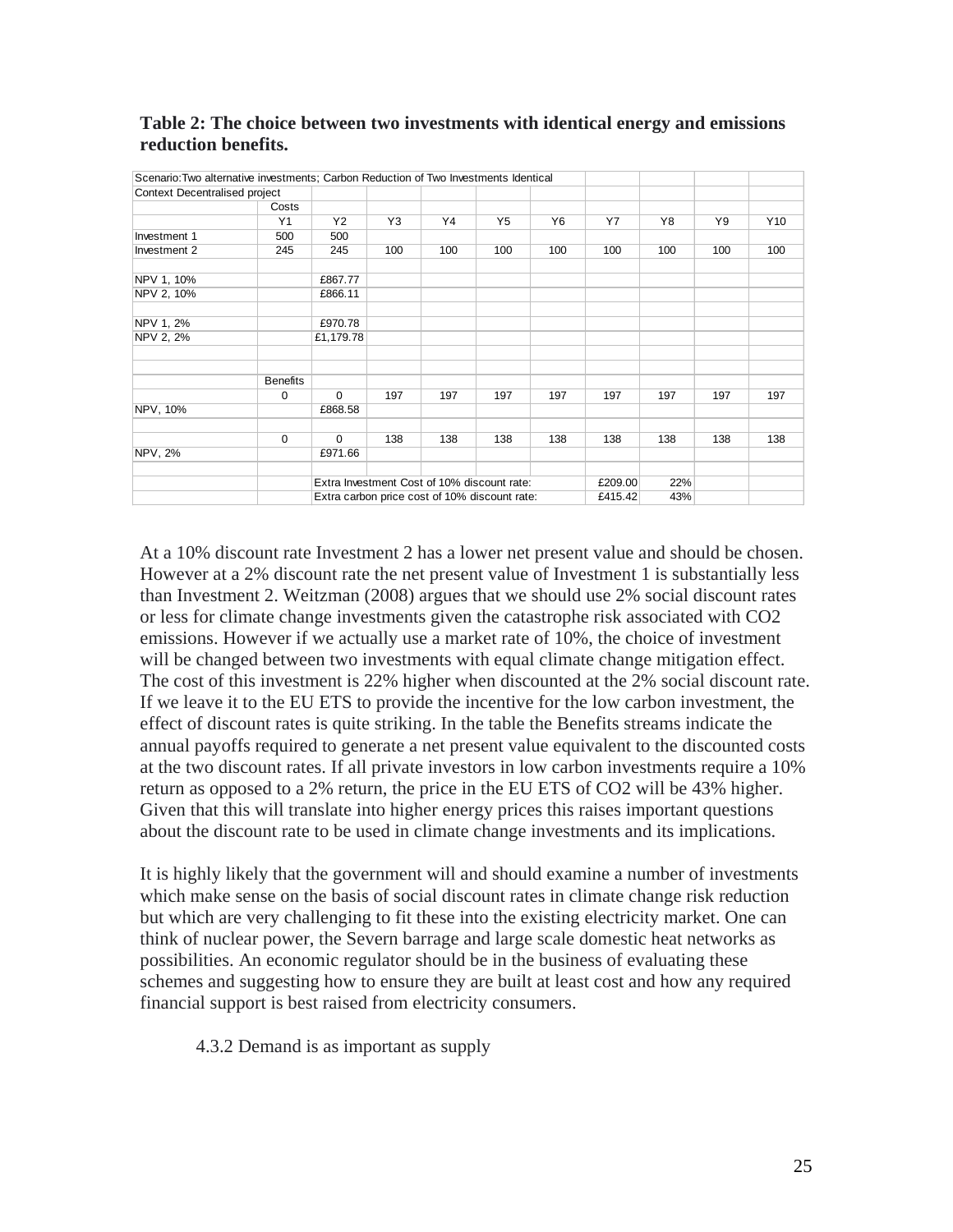There is a need to focus on demand management as being as important as sources of generation (especially in the first instance). The European Union has ambitious targets on energy efficiency (a 20% reduction in energy usage by 2020). Low hanging fruit exists in the area of demand side management. Some of this can be identified in the UK: low energy light bulbs might cut total demand by 2-3%; LED street-lighting by 0.7% of total demand. Other measures such as staying on British Summer Time all year may be worthwhile. There is also the issue of raising electricity prices (in Denmark the tax on domestic electricity use is 100%) to support demand reduction investments. If the demand side invests to save CO2 how can it share some of the benefits if they are not fully reflected in the price of electricity? More work needs to be done on the potential for smart metering to reduce demand and/or to shift it in order to increase economic efficiency in the power sector. In the US regulatory agencies often oversee substantial demand side management programmes (e.g. in California) aimed at overcoming the market failures which exist in this part of the market. These incentivise electricity companies to achieve demand reductions via allowing them to finance demand reducing investments in their regulated charges.

#### 4.3.3 Support new entrants

New entrants into low carbon production and energy management need to be encouraged and concerns about the inaction of incumbents in providing network access or import/export services addressed. We need to recognize the possibility that existing incumbents may not be best placed to deliver the de-carbonisation of the electricity sector. There are a number of reasons for this: they require legitimacy in spending the large amounts of capital investment that will be required; more locally based companies may be more effective an engaging the public in demand reduction or the uptake of micro-generation; new business models may be more appropriate, such as those focused on energy service management, rather than ownership of hard assets.

It should also be pointed out that the public sector has traditionally been important in the rapid roll out of intrusive networks with initially poor returns (even when run efficiently). While few would advocate a return to public ownership of energy networks (where these have been privatised), history does suggest interesting reasons for increased government ownership in the electricity and gas sectors e.g. to do with cost of private financing and the political sensitivity of siting assets (see Foreman-Peck, 2003 and Gleaser, 2001). Public *operation* of the underlying assets is no longer necessary as the *financing*  advantages of public ownership can be achieved via a public-private partnership. If the historical reasons for public ownership are mirrored today then it is quite possible therefore that we will see significant public-private partnerships emerge in the electricity sector in the coming years. Indeed it is highly unlikely that any subsidized roll out of a new technology, such as heat networks would not have public sector involvement. Such facilities based competition might involve competition from water companies. Private energy services companies based around smart control of heating and lighting and joint provision of security or IT services might also have a role to play in the future. Independent regulators, such as Ofgem, should have a key role in facilitating the entry of new players into the market, especially where these have strong political backing.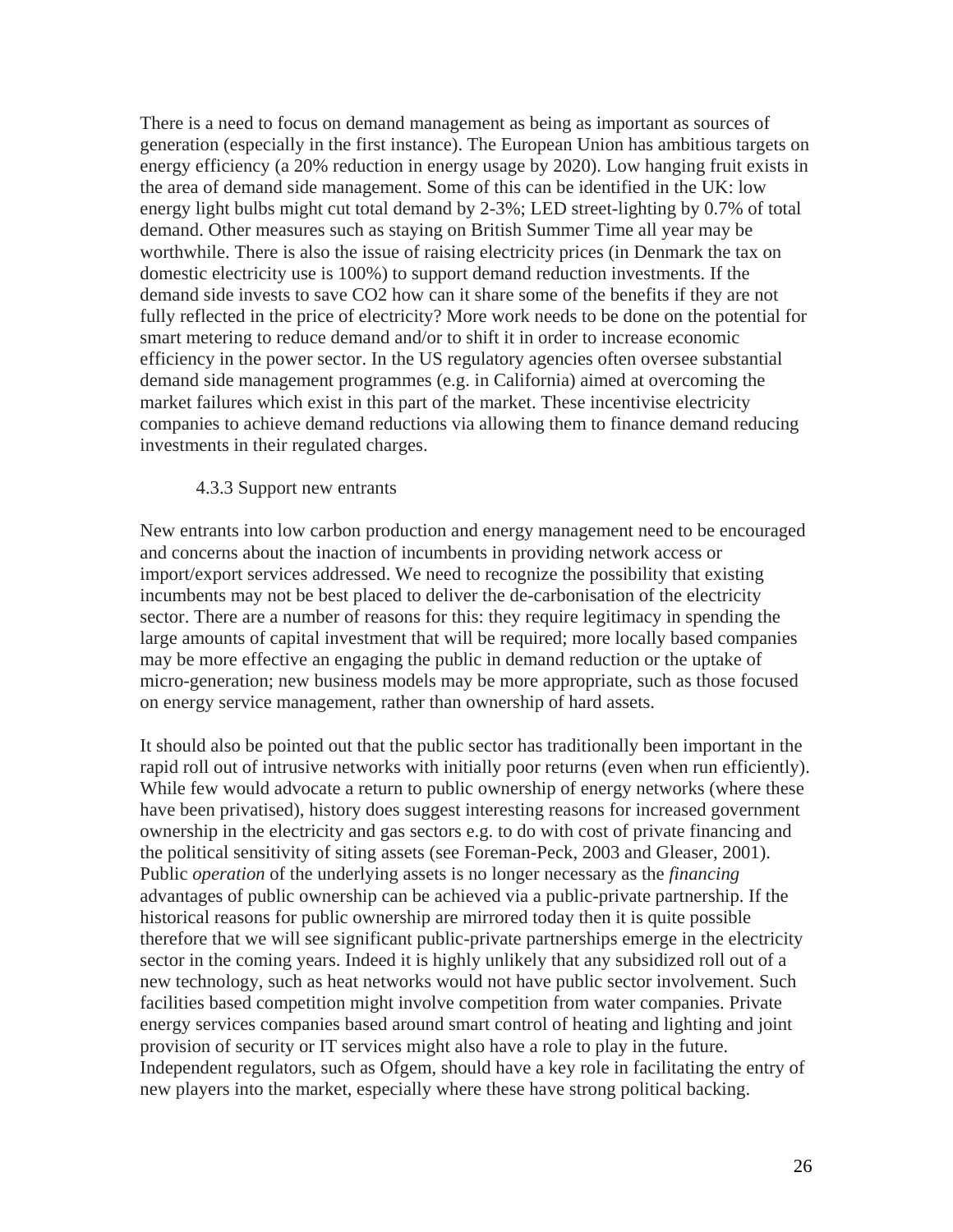# 4.3.4 Engage with local initiatives

There is a need to engage with local initiatives as these are start up projects that need regulatory assistance and have the potential to be important market drivers in the future. This relates to the previous point about encouraging new entrants. The regulatory agency needs to have the capacity to support local initiatives to get off the ground. These are potentially very significant in terms of climate change mitigation, but also in terms of supporting the legitimacy of political support for the whole of climate change policy. Local initiatives have the capacity to be popular and to engage individuals in environmentally friendly action at low cost, by for instance being effective ways of targeting subsidy.

In the UK, some small examples of local initiatives currently exist: some community enterprises in Scotland and local authority heat schemes in places such as Woking (see London Energy Partnership, 2007). However the capacity exists for significant take off in this area, with the London Energy Savings Partnership in place to help deliver London's ambitious target for reducing CO2 by setting up local energy service companies. London Energy Partnership (2007) identifies 7 current schemes, with more in planning.

## 4.3.5 Plan for large-scale trials

There needs to be planning for large scale trials of new technologies in electricity production and demand management. Most current local initiatives are small, too small to make a real difference to the UK's overall CO2 targets. However they are important examples of social entrepreneurship and give rise to demonstration effects. What is clear is that we will need much larger scale trials to demonstrate the least cost way of reducing CO2 emissions, given that divergence of approaches is, at least initially, desirable. These trials will need to take place at the level of medium sized cities and might involve, for example, the setting up a heat network, smart metering in every home and/or the establishment of a well funded local energy service company (ESCO). Several requirements to begin moving in this direction are set out EU Directive (06/32) on Energy End-Use Efficiency and Energy Services and supported by the UK government's response (DEFRA, 2007).

Some of these trials, and their associated technologies, would require the development of regulations for heat networks and ESCOs. These are currently not subject to specific regulation in the UK. They would also require powers to deal with the incumbent local monopolies, such that the value of their property rights is protected, but their ability to block the successful implementation of trials is removed.

## *5 Conclusions*

I have argued that the future of electricity (and related gas) regulation involves new processes for doing economic regulation, a wider interpretation of the requirement to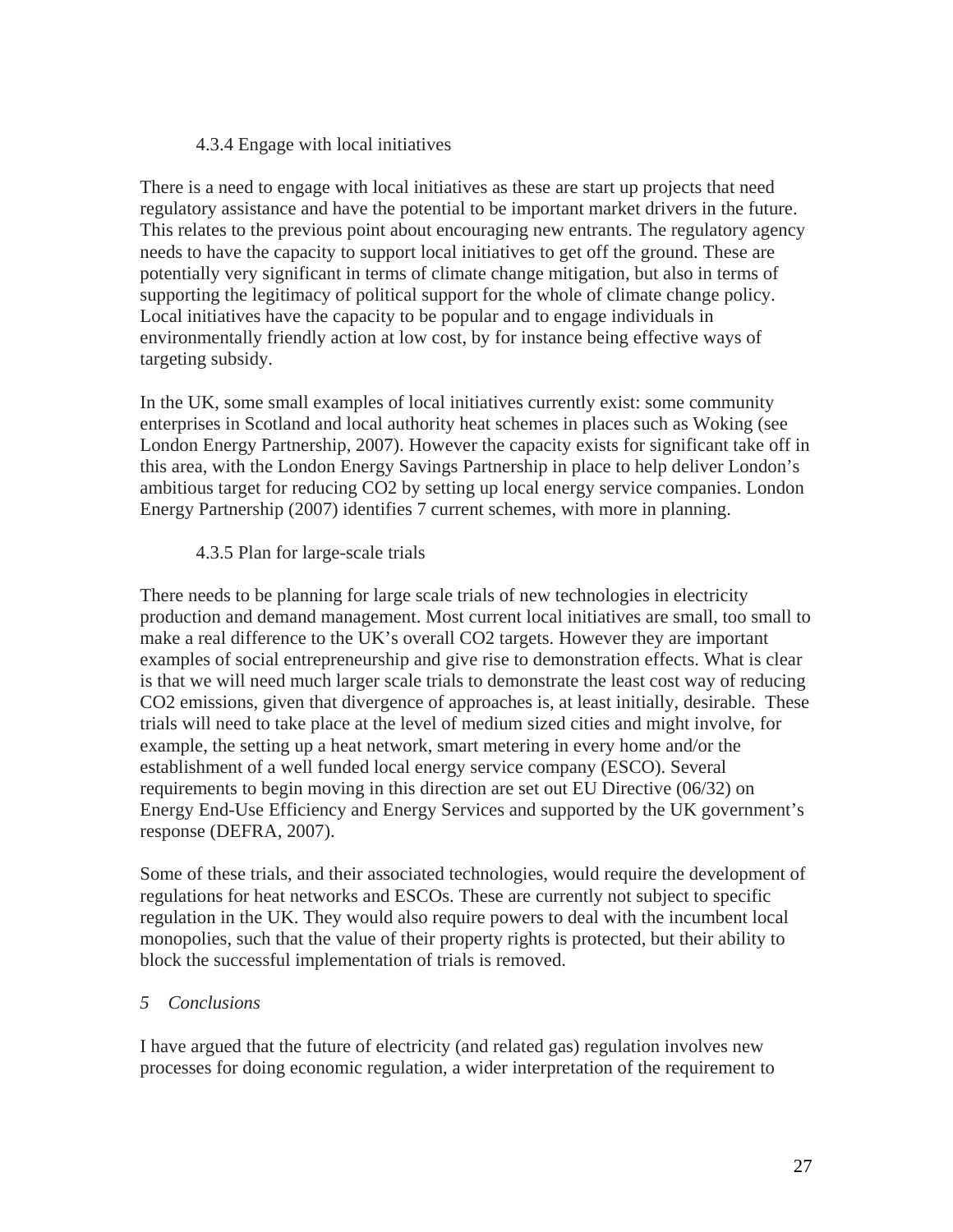promote competition and a clear shift of emphasis to the effective internalization of the environmental externality of greenhouse gas emissions.

This is not to say that independent regulators, such as Ofgem, have not been extremely effective in delivering their mandates to date. It is to say that that mandates (and their interpretation and power to deliver them) born of an era of electricity (and gas) deregulation following inefficient state intervention in the operation of the industry and prior to the era of climate change concern need to be reconsidered and, as necessary, challenged. It is therefore encouraging that Ofgem has recently recognized this by announcing a major review of its system of RPI-X price control. This 'RPI at 20' review explicitly asks whether a system that has worked well for 20 years is fit for purpose going forward (Buchanan, 2008).

In the specific context of the UK I offer a couple of concluding sets of observations for national government and energy companies.

While much can be done within Ofgem's existing mandate, it does seem to be the case that Ofgem's mandate and hence its powers do need some clarification (see also Sustainable Development Commission, 2007). I have argued that the current primary focus on the promotion of competition is no longer appropriate for a specialist energy regulator like Ofgem. This is not to say that competition is no longer important. It is to say that other issues require relatively more attention and that a significant part of the current competition agenda can be handled by the general competition authorities. I think that something like the *promotion of economic efficiency in the delivery of energy services*, better captures all of the trade-offs between supply and demand, production costs and price, and environmental and financial costs that need to be covered by Ofgem. The UK government needs to clarify CO2 targets for the electricity (and heat) sector in particular and there may be a role for government in some of the public-private partnerships that would be seem to be necessary to deliver some socially valuable CO2 reducing investments. Helm (2005) and Maugis and Nuttall (2008) go further and argue for the need a new UK energy policy – which would also include to nuclear policy and primary energy supply security - based around concentrating the existing, dispersed, civil service and ministerial effort either in a single agency (Helm) or under a single minister (Maugis and Nuttall).

For companies there are two pieces of good news. First, fair rates of return can be guaranteed on existing investments and low risk investors can focus on established network investments. At worst, policy towards climate change will give rise to the need to allow for stranded asset recovery (as was the case with electricity deregulation in the presence of private monopolies). Second, investment requirements are rising. Yago et al. (2008) estimate that environmentally inspired investments will add £28bn of investment to 2020 in the GB electricity sector above the base case. This implies opportunities for incumbents and entrants alike in the presence of a level playing field.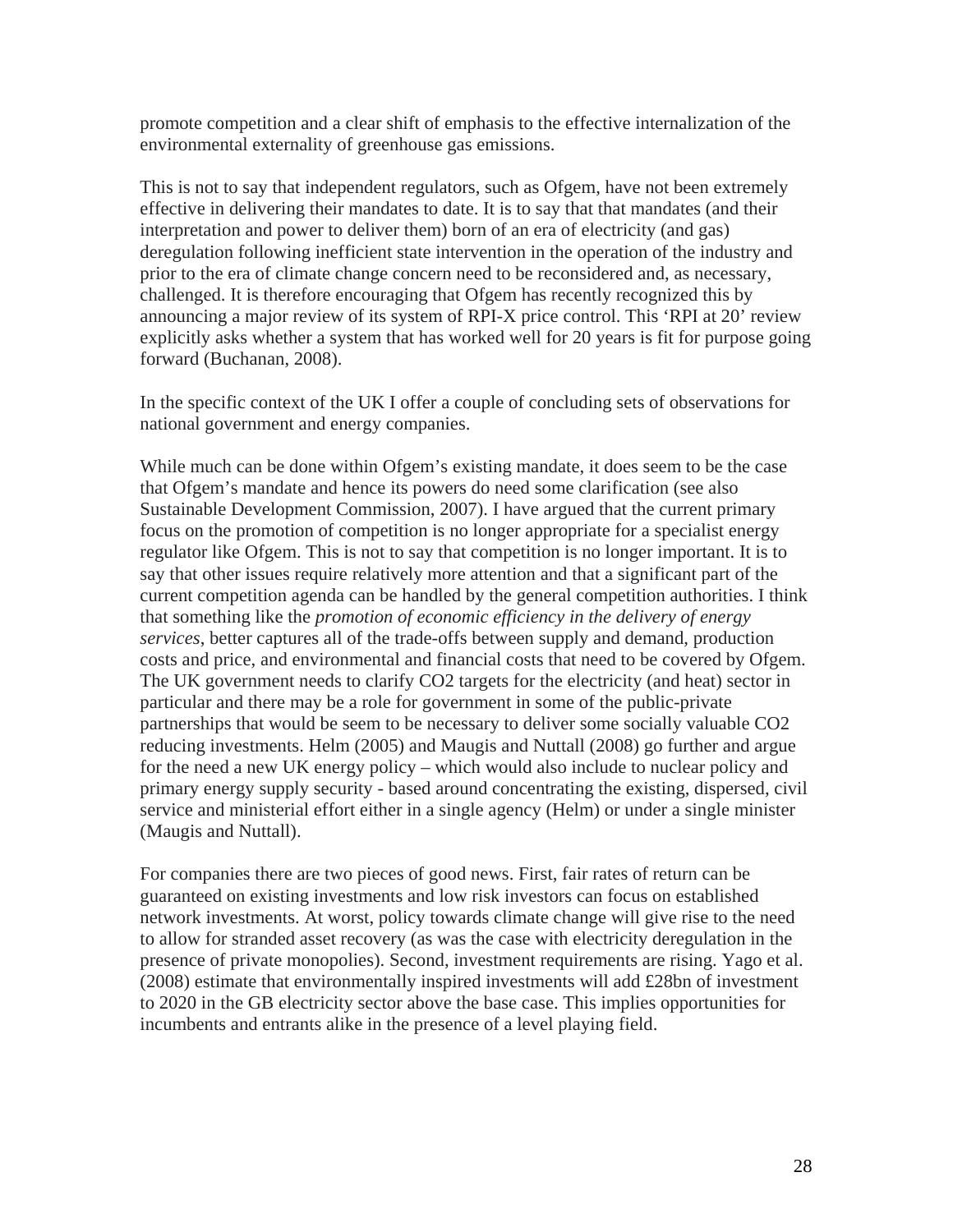## **References**

BERR (2007a), *The UK Fuel Poverty Strategy: 5th Annual Progress Report*, London: BERR and DEFRA.

BERR (2007b), *Severn Tidal Power Q & A*, London: BERR. http://www.berr.gov.uk/files/file43809.pdf

Buchanan, A. (2008), *Ofgem's* '*RPI at 20' project,* Speech to SGBI Conference, 6 March 2008. Available at [www.ofgem.gov.uk](http://www.ofgem.gov.uk/)

Bush, H. (2007), *Some Issues in Airport Regulation*, Presentation at Hertford Seminars in Regulation, 11 May 2007.

CAA (2008a), *CAA Statement on the process for the remaining stages of the Review of Heathrow and Gatwick Price Controls*, *January*, London: CAA.

CAA (2008b), *Economic Regulation of Heathrow and Gatwick Airports, CAA Decision, 11 March 2008*, London: CAA.

CAA (2005), *Airport Regulation: The Process for Constructive Engagement*, London: Civil Aviation Authority.

Carbon Trust (2004), *The European Emissions Trading Scheme, implications for competitiveness,* London: Carbon Trust.

Cook, M., Earley, F., Smith, S. and Ketteringham, J. (2002), *Losing Interest: How Much Can Consumers Save by Shopping Around for Financial Products?,* (October 2002). Financial Services Authority Occasional Paper No. 19.

DEFRA (2007), *UK Energy Efficiency Action Plan 2007*, London: DEFRA.

Domah, P.D. and Pollitt, M.G. (2001), 'Restructuring and privatisation of electricity distribution and supply businesses in England and Wales: a social cost-benefit analysis', *Fiscal Studies*, Vol.22, No.1, pp.107-146.

Doucet, J. and Littlechild, S.C. (2006), *Negotiated settlements and the National Energy Board in Canada*, Electricity Policy Research Group Working Paper No. EPRG 06/29.

Elders, I., Ault, G, Galloway, S., McDonald, J., Kohler, J., Leach, M. and Enteric, L. (2006), 'Electricity network scenarios for the United Kingdom in 2050', in T.Jamasb, W.J.Nuttall and M.G.Pollitt (eds.), *Future Electricity Technologies and Systems*, Cambridge: Cambridge: University Press, pp.24-79.

Evans, J. and Green, R. (2003), *Why did British Electricity Prices Fall after 1998?*, CMI Electricity Papers, No.26.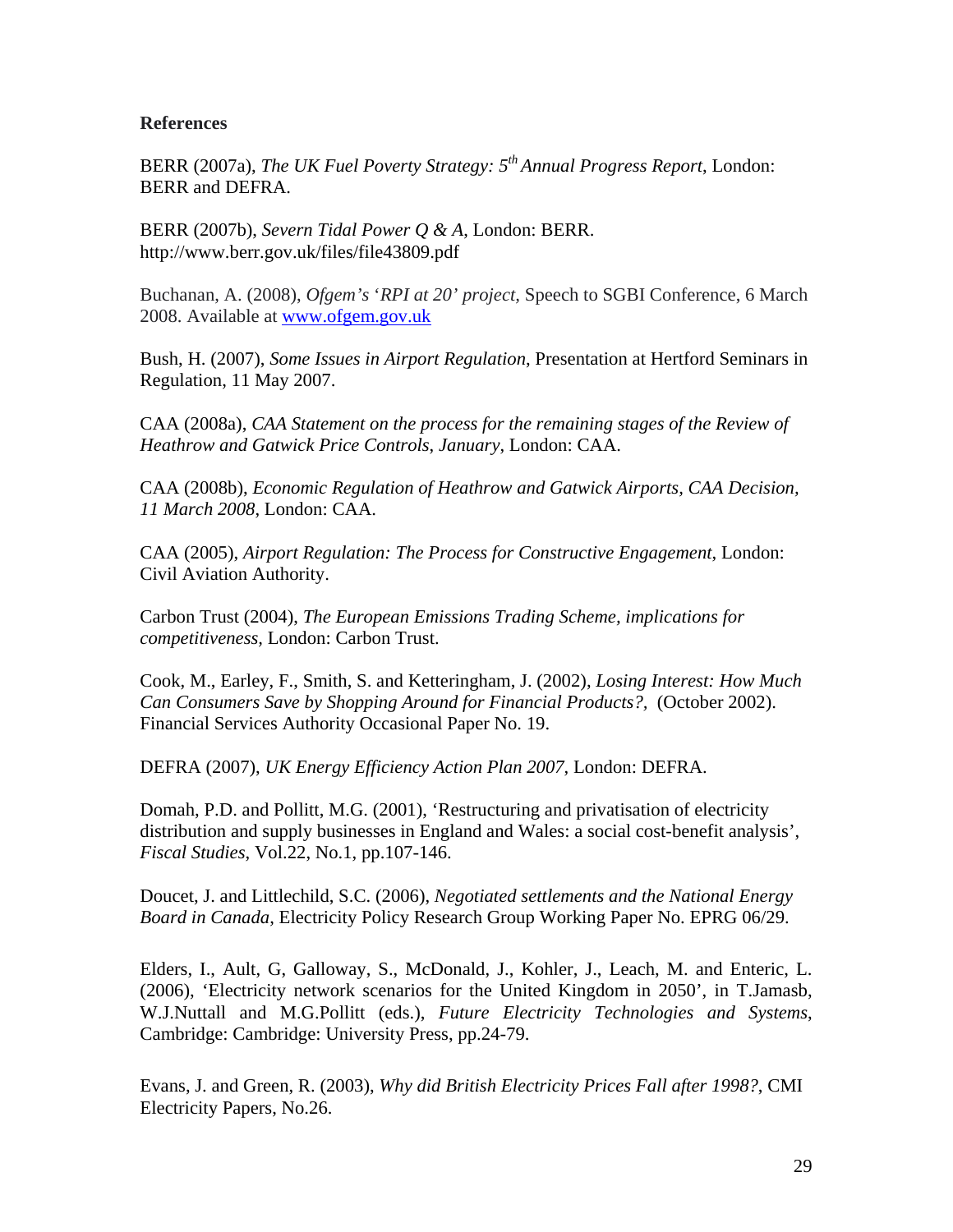European Commission (2007), *DG Competition Report on Energy Sector Inquiry*, Brussels: European Commission.

European Commission (2008), *Draft Directive of the European Parliament and of the Council on the promotion of the use of energy from renewable sources*, Brussels: European Commission. http://ec.europa.eu/energy/climate\_actions/doc/2008\_res\_directive\_en.pdf

Foreman-Peck, J. (2003), 'Review of *The Rise and Fall of State-Owned Enterprise in the Western World* by Pier Angelo Toninelli', *Journal of Economic Literature*, Vol.41, No.3, pp.931-932.

Glaesar, E.L. (2001), *Public Ownership in the American City*, NBER Working Papers, No.8613.

Greater London Authority (2007), *Action Today to Protect Tomorrow: The Mayor's Climate Change Action Plan,* London: Greater London Authority.

Grubb, M., Jamasb, T. and Pollitt, M. (eds.) (2008), *Delivering a low carbon electricity system*, Cambridge: Cambridge University Press, forthcoming.

Hattori, T., Jamasb, T. and Pollitt, M. (2005), 'Electricity distribution in the UK and Japan: a comparative efficiency analysis 1985-1998', *The Energy Journal*, Vol.26, No.2, pp.23-47.

Helm, D. (2005), *A new British Energy Policy*, London: Social Market Foundation.

Henderson, P.D.(1977), 'Two British Errors: Their Probable Size and Some Possible Lessons', *Oxford Economic Papers*, Vol. 29, No. 2, pp. 159-205.

Hope, C. and Newbery, D. (2007), *Calculating the Social Cost of Carbon*, EPRG Working Paper 0720.

Hughes, P. (2002), *Renegotiating A Municipal Franchise During Electricity Restructuring and Deregulation*, Prepared for American Public Power Association.

Jamasb, T. and Pollitt, M. (2005a), 'Electricity market reform in the European Union: review of progress toward liberalization and integration', *The Energy Journal*, Vol.26(Special Issue), pp.11-41.

Jamasb, T. and Pollitt, M. (2005b), *Deregulation and R&D in Network Industries: The Case of the Electricity Industry*, EPRG Working Paper No.0502. Forthcoming in *Research Policy.*

Jamasb, T. and Pollitt, M. (2007), 'Incentive Regulation of Electricity Distribution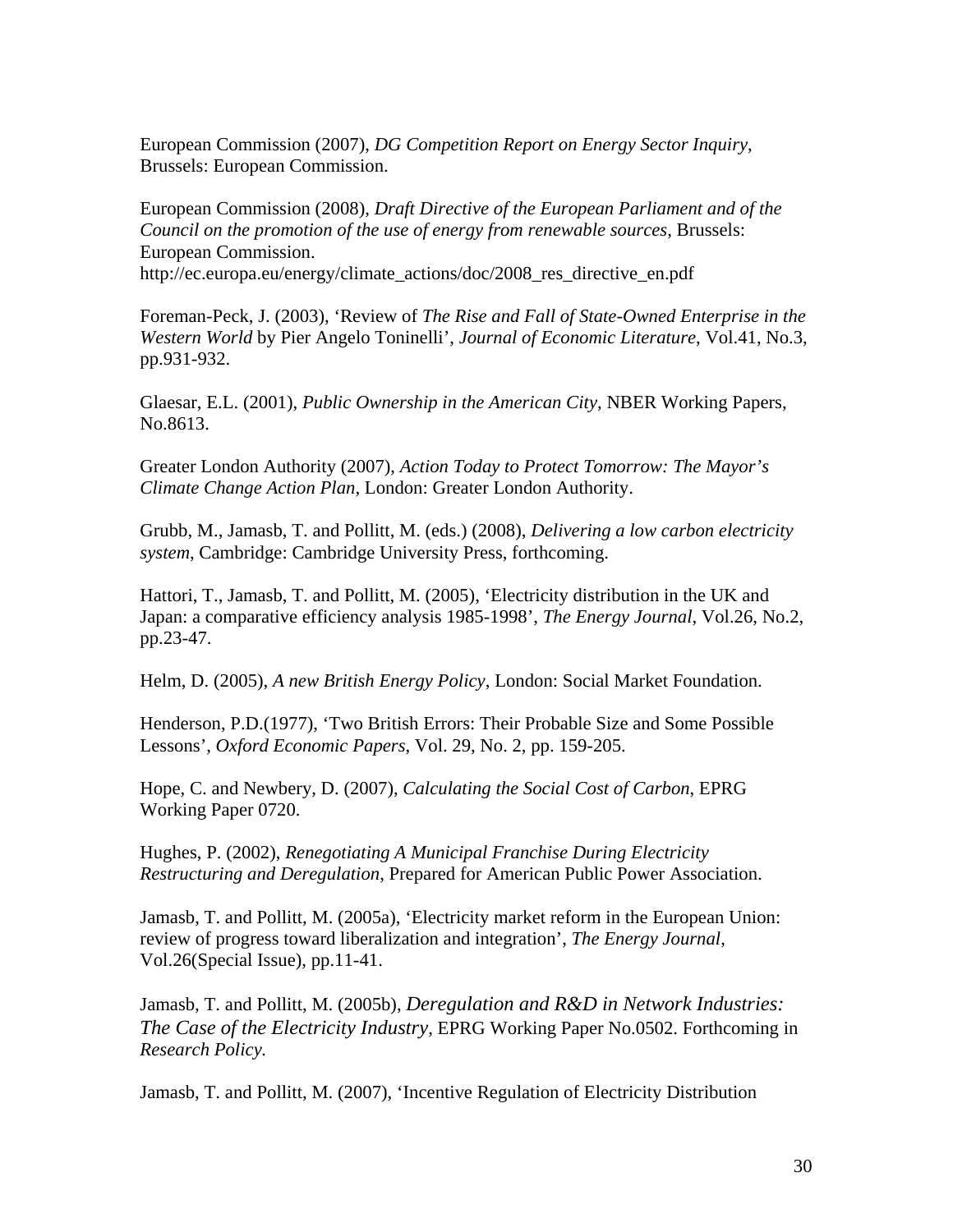Networks: Lessons of Experience from Britain', *Energy Policy*, Vol.35, No.12, pp.6163- 6187.

Larsen, A., Pedersen, L.H., Sorensen, E.M. and Olsen, O.J. (2005), *Independent Regulatory Authorities in Europe*, Presented to SESSA Conference on Regulation, Bergen, March.

Littlechild, S. (1983), *Regulation of British Telecommunications' profitability: report to the Secretary of State, February 1983,* London: Department of Industry.

Littlechild, S. (2000), *Privatization, competition and regulation in the British electricity industry, with implications for developing countries*, Washington, D.C.: ESMAP, The World Bank.

Littlechild, S.C. (2006) "Foreword: the market versus regulation." In Sioshansi, F. and Pfaffenberger, W. (eds.): *Electricity market reform: an international perspective.* Oxford: Elsevier, pp.xvii-xxix.

Littlechild, S.C. (2007), *Bird in hand: stipulated settlements and electricity regulation in Florida*, Electricity Policy Research Group Working Paper 07/05.

Littlechild, S.C. and Ponzano, E.A. (2007), 'Transmission Expansion in Argentina 5: the Regional Electricity Forum of Buenos Aires province', *Energy Economics*, forthcoming.

Littlechild, S.C. and Skerk, C.J. (2007), 'Transmission Expansion in Argentina 1: the origins of policy', *Energy Economics*, forthcoming.

London Energy Partnership (2007), *Making ESCOs Work: Guidance and Advice on Setting Up & Delivering an ESCO* , London: Greater London Authority.

Maugis, V. and Nuttall, W. (2008), *Metapolicy Options for Energy in England*, EPRG Working Paper series, forthcoming.

Matthes, F. (2007), *Power Generation Market Concentration in Europe 1996-2005. An Empirical Analysis*, Berlin: Institute for Applied Ecology. www.oeko.com

Millward, R. and Ward,R. (1993), 'From Private to Public Ownership of Gas Undertakings in England and Wales, 1851–1947: Chronology, Incidence and Causes', *Business History*, 35(3):1-21.

Newbery, D.M.G. and Pollitt, M.G. (1997), 'The restructuring and privatisation of Britain's CEGB: was it worth it?', *Journal of Industrial Economics*, Vol.45, No.3, pp.269-303.

Ofcom (2007) *The Communications Market 2007*, London: Ofcom.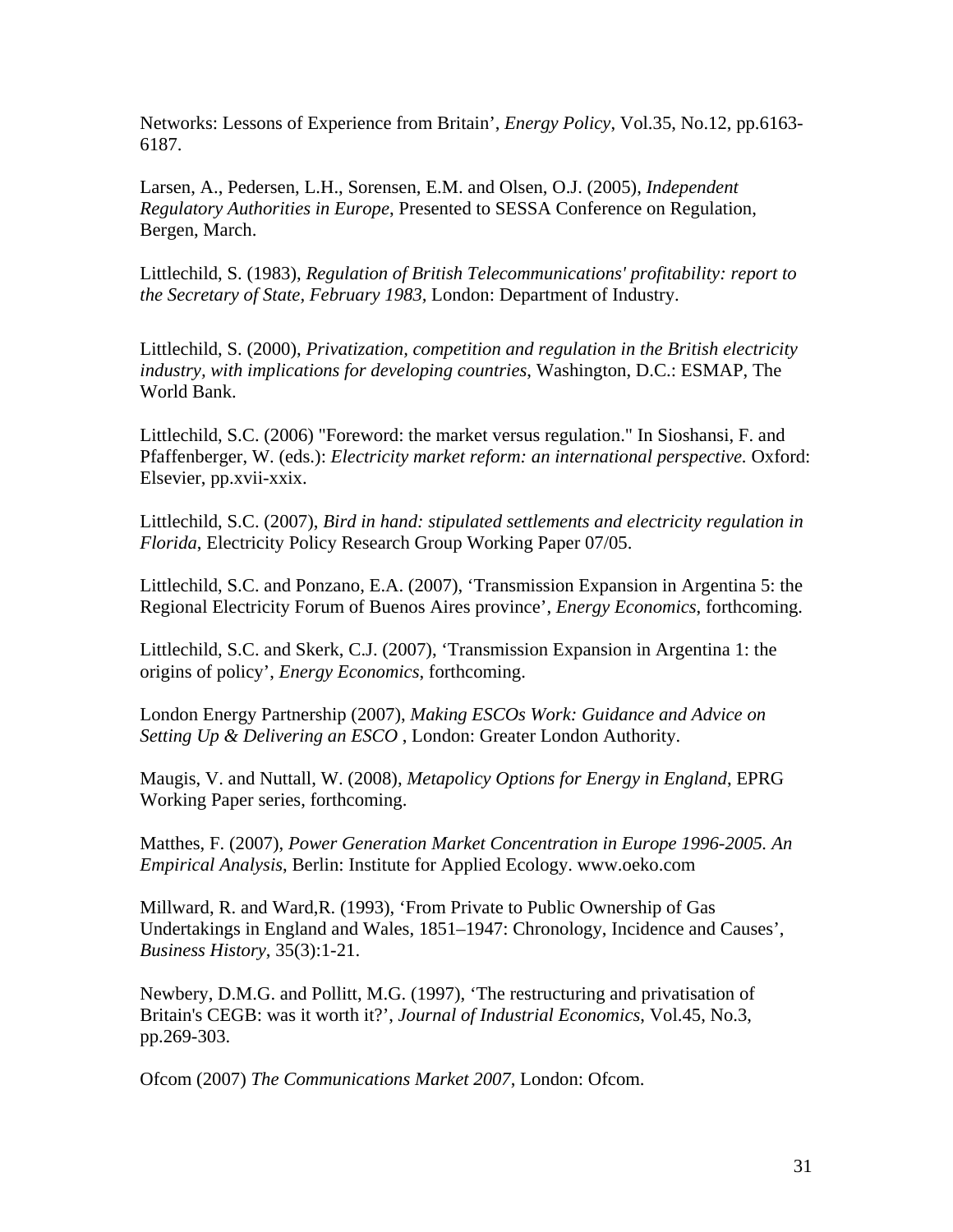Ofgem (2007a), *Domestic Retail Market Report - June 2007, Ref: 169/07*, London: Ofgem.

Ofgem (2007b), *Renewables Obligation – Annual Report 2006-07*, London: Ofgem.

Ofgem (2007c), *Gas Distribution Price Control Review: Final Proposals*, London: Ofgem.

Ofgem (2006), *Transmission Price Control: Final Proposals*, London: Ofgem.

Ofgem (2004), *Electricity Distribution Price Control Review*: *Final Proposals*, London: Ofgem.

Olsen, O.J. and Skytte, K. (2002), 'Consumer Ownership in Liberalised Markets, The Case of Denmark', *Annals of Public and Co-operative Economics*, Vol.73 (1), pp.69-88.

Patterson, W. (2007), *Keeping the lights on: Towards sustainable electricity*, London: Earthscan.

Pollitt, M. (1997), 'The impact of liberalization on the performance of the electricity supply industry: an international survey', *Journal of Energy Literature*, Vol.3, No.2, pp.3-31.

Pollitt, M. (2005), 'The role of efficiency estimates in regulatory price reviews: Ofgem's approach to benchmarking electricity networks', *Utilities Policy*, 13(4): 279-288.

Pollitt, M. (2008), 'Liberalisation and Regulation in Electricity Systems: How can we get the balance right?', In Sioshansi, F.P. (ed.), *Competitive Electricity Markets: Design, Implementation and Performance*, Oxford: Elsevier.

Pollitt, M. and Bialek, J. (2007), *Electricity Network Investment and Regulation For A Low Carbon Future,* EPRG Working Paper, No.0721.

Sustainable Development Commission (2007), *Lost in Transmission: The role of Ofgem in a changing climate*, London: Sustainable Development Commission.

Reiner, D. (2008), *A Looming Rhetorical Gap: A Survey Of Public Communications Activities For Carbon Dioxide Capture And Storage Technologies*, EPRG Working Paper, No.0801. <http://www.electricitypolicy.org.uk/pubs/wp/eprg0801.pdf>

Sweeting, A. (2007), 'Market Power in the England and Wales Wholesale Electricity Market 1995-2000', *Economic Journal*, Vol.117, No.520, pp.654-685.

Weitzman, M. (2008), *On Modeling and Interpreting the Economics of Catastrophic Climate Change,* mimeo.